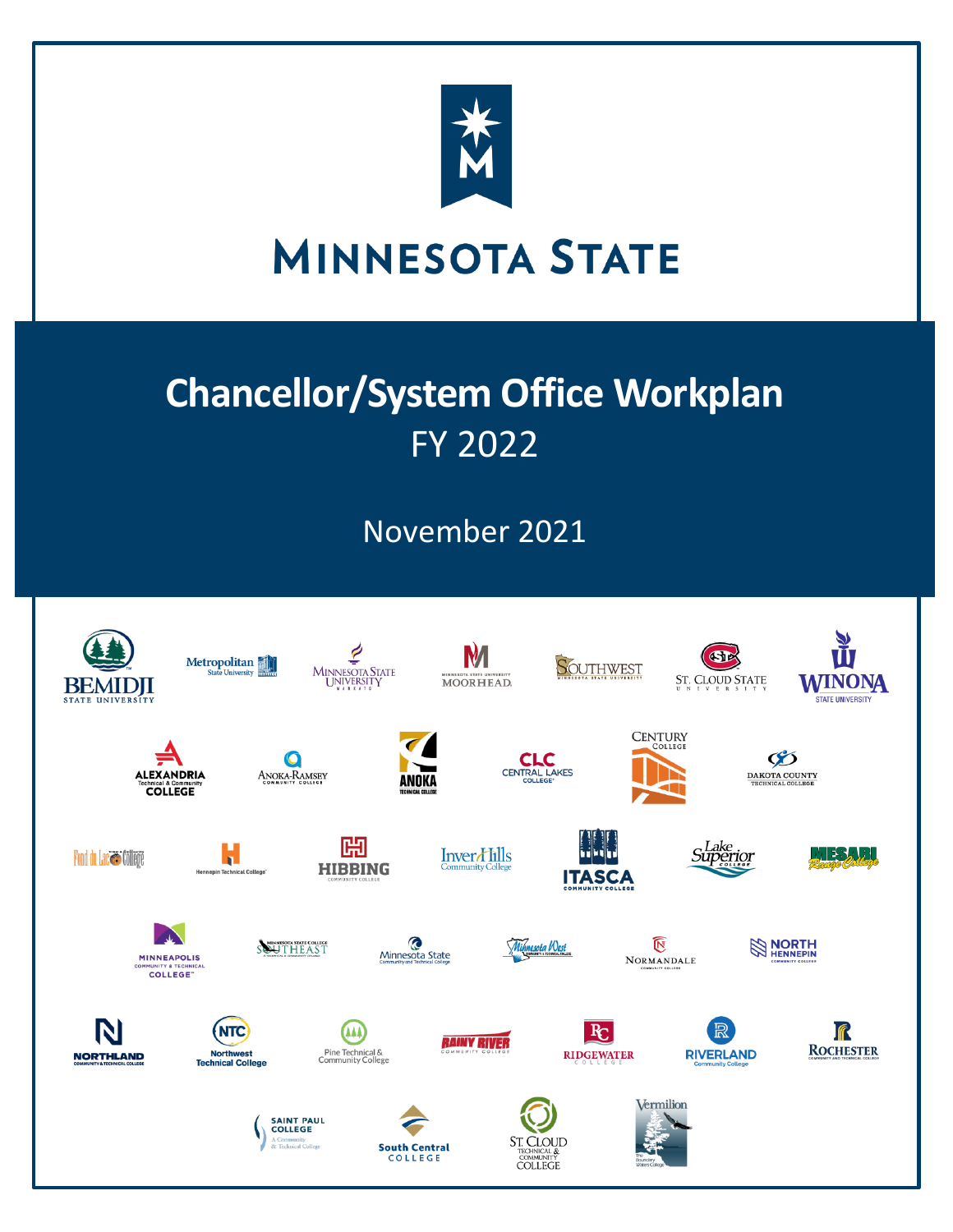# **Contents**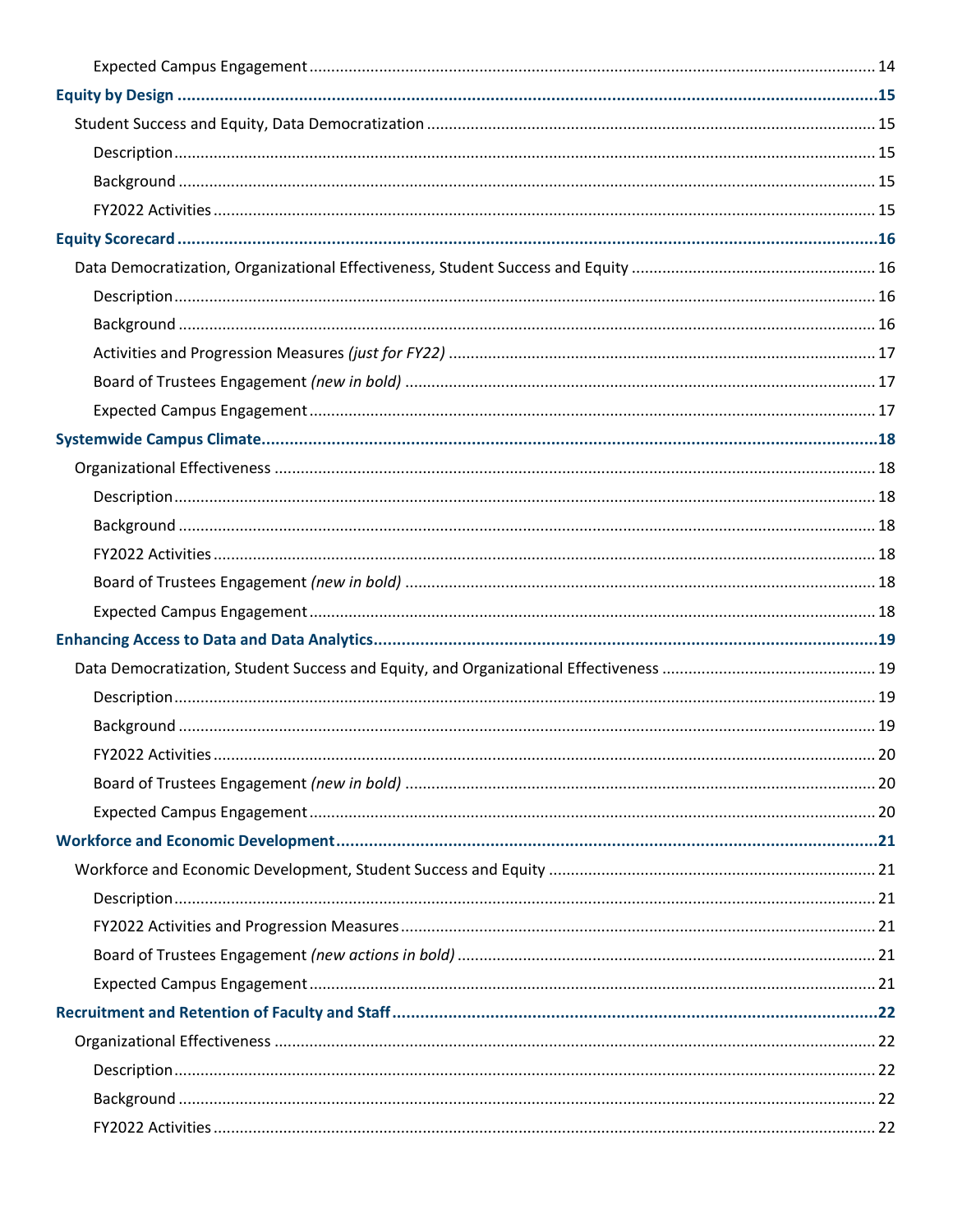| Technology Solutions, Data Democratization, Student Success and Equity, Organizational Effectiveness  27 |  |
|----------------------------------------------------------------------------------------------------------|--|
|                                                                                                          |  |
|                                                                                                          |  |
|                                                                                                          |  |
|                                                                                                          |  |
|                                                                                                          |  |
|                                                                                                          |  |
|                                                                                                          |  |
|                                                                                                          |  |
|                                                                                                          |  |
|                                                                                                          |  |
|                                                                                                          |  |
|                                                                                                          |  |
|                                                                                                          |  |
|                                                                                                          |  |
|                                                                                                          |  |
|                                                                                                          |  |
|                                                                                                          |  |
|                                                                                                          |  |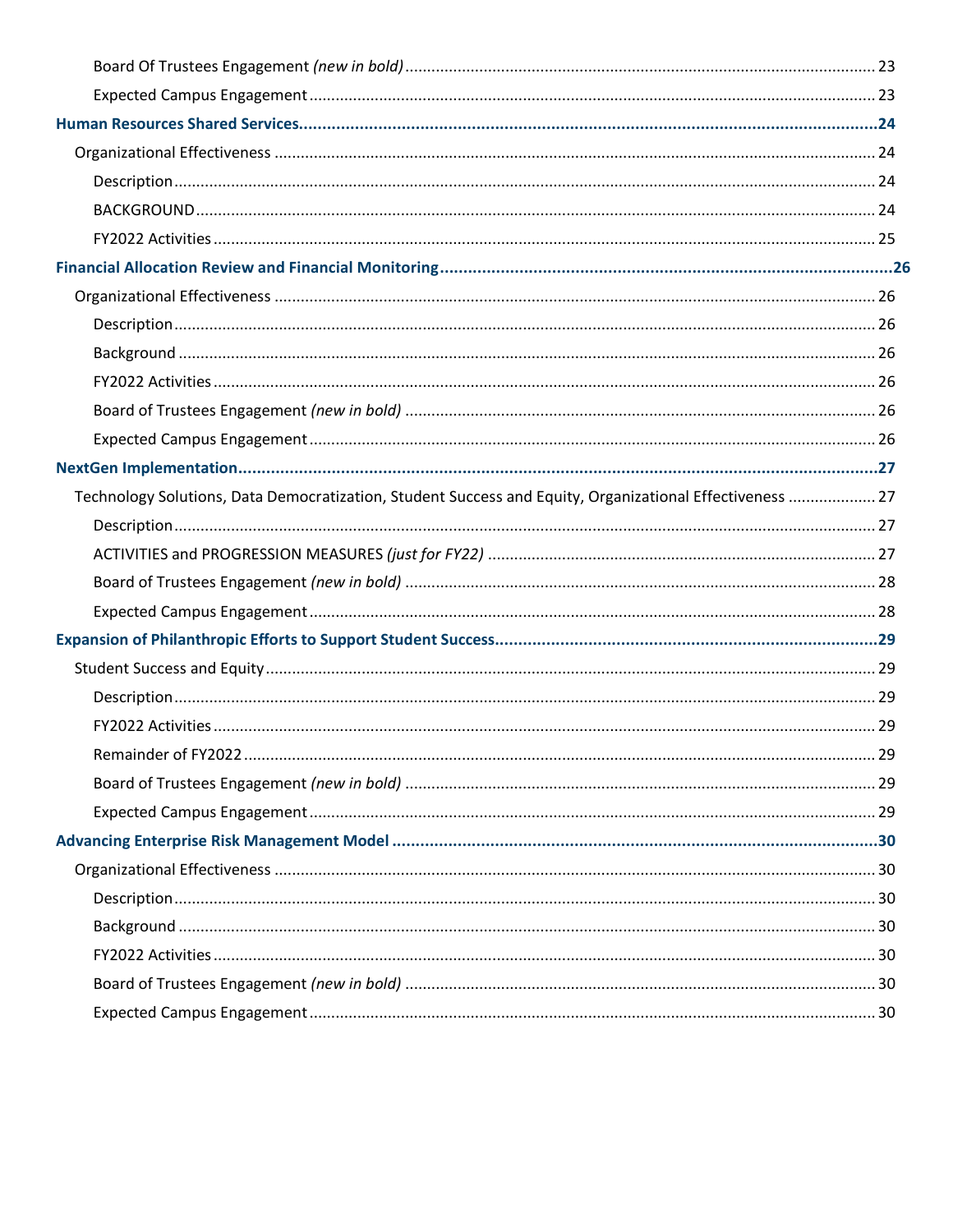# <span id="page-4-0"></span>**Minnesota State Framework**

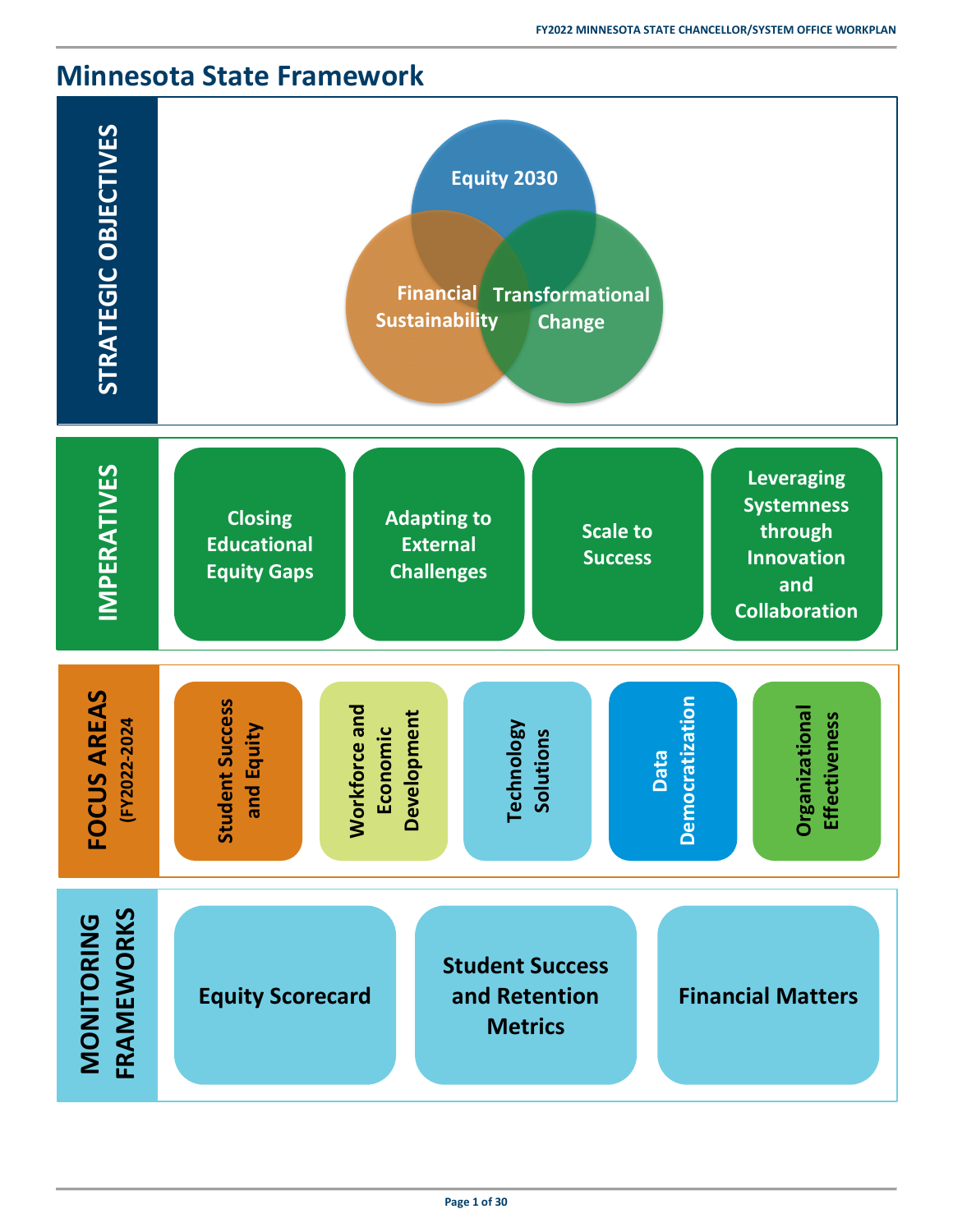# <span id="page-5-0"></span>**FY2022 Workplan Initiatives**

# <span id="page-5-1"></span>**Focus Area Definitions and Key**

| <b>Student Success</b><br>and Equity                          | Redesign educational and student service delivery models to ensure continued evolution<br>that supports teaching and learning in a post-pandemic era and responds to the changing<br>context of higher education                                                                                                                                        |
|---------------------------------------------------------------|---------------------------------------------------------------------------------------------------------------------------------------------------------------------------------------------------------------------------------------------------------------------------------------------------------------------------------------------------------|
| <b>Workforce and</b><br><b>Economic</b><br><b>Development</b> | Advance career, technical, and professional education to provide Minnesota with the<br>talent it needs for a strong economy                                                                                                                                                                                                                             |
| <b>Technology</b><br><b>Solutions</b>                         | Provide technologies that will allow us to redesign teaching and learning and encouraging<br>a fair and equitable environment that closes student technology equity gaps across the<br>diverse landscape, and responds to the wide differences among our campuses in their<br>technology infrastructure and ability to embark on digital transformation |
| <b>Data</b><br><b>Democratization</b>                         | To continue to mature as a data driven organization, we must identify what information is<br>needed-who needs access to the information and how best to facilitate and govern data<br>infrastructure                                                                                                                                                    |
| <b>Organizational</b><br><b>Effectiveness</b>                 | Provide examination and tools and resources to provide the infrastructure support as we<br>strive for an effective organization that can be nimble and respond to the external<br>challenges and changing landscape of higher education.                                                                                                                |

| <b>INITIATIVES</b>                                                    | <b>FOCUS AREA(S)</b> |
|-----------------------------------------------------------------------|----------------------|
| Program Review and Quality Assurance                                  |                      |
| <b>Strategic Enrollment Management</b>                                |                      |
| <b>Student Basic Needs</b>                                            |                      |
| <b>Mental Health Services and Resources</b>                           |                      |
| Redesign educational delivery model (digital learning transformation) |                      |
| Equity by Design                                                      |                      |
| <b>Equity Scorecard</b>                                               |                      |
| Systemwide Campus Climate Assessment                                  |                      |
| <b>Enhancing Access to Data and Data Analytics</b>                    |                      |
| Workforce and Economic Development                                    |                      |
| Recruitment and Retention of Faculty and Staff                        |                      |
| <b>Human Resources Shared Services</b>                                |                      |
| Financial Allocation Review and Financial Monitoring                  |                      |
| NextGen Implementation                                                |                      |
| Expansion of Philanthropic Efforts to Support Student Success         |                      |
| Advancing Enterprise Risk Management Model                            |                      |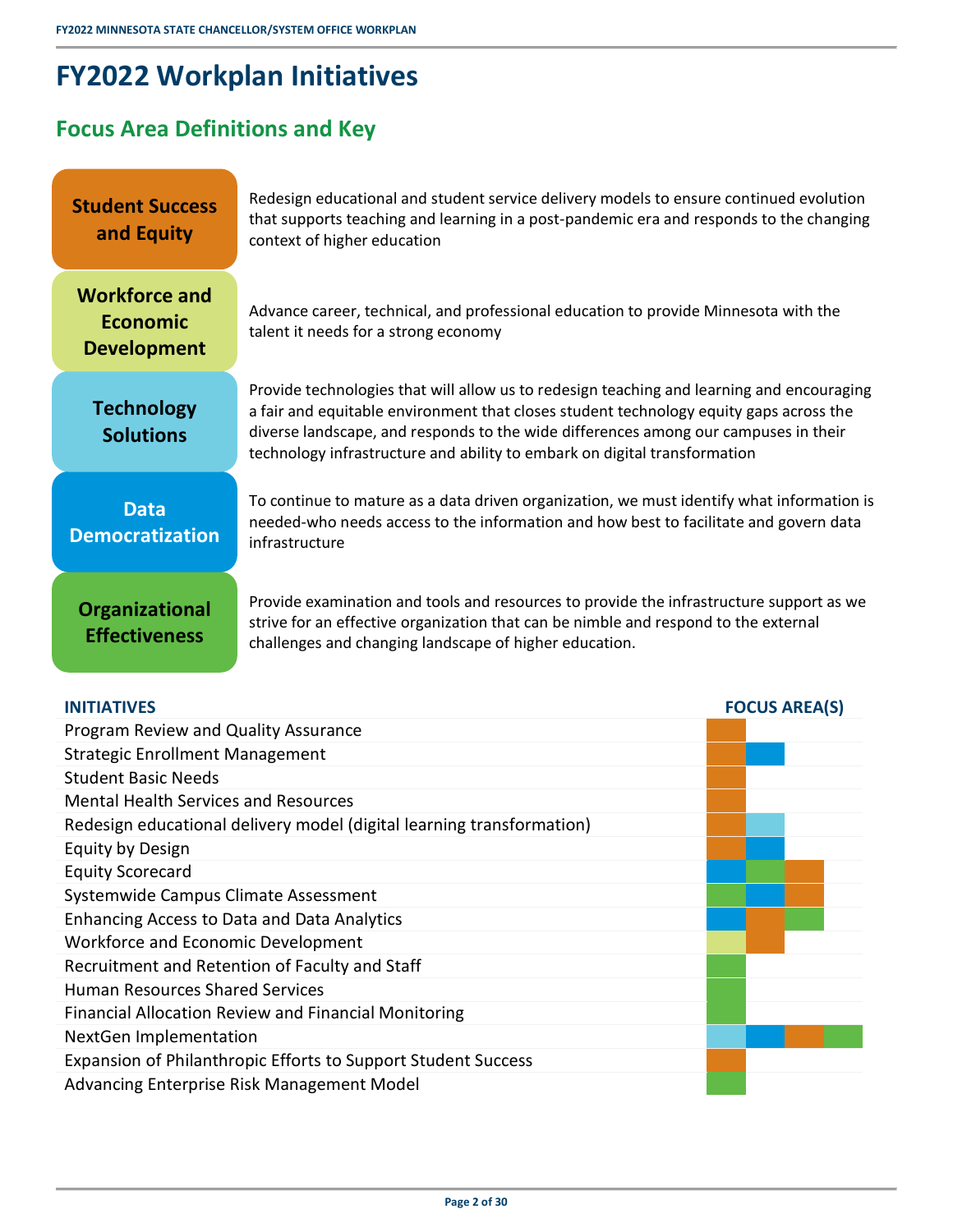# <span id="page-6-0"></span>**Program Review and Quality Assurance**

<span id="page-6-1"></span>*Academic and Student Affairs*

### **Student Success and Equity**

### <span id="page-6-2"></span>**Description**

- **»** The system-level Program Review and Quality Assurance process develops and implements quality assurance practices in support of colleges and universities' regular and ongoing practice of quality assurance and continuous improvement aligned with the institutional and specialized accreditation requirements.
- **»** Program Review and Quality Assurance supports institutional need in the improvement of academic program review (APR) processes and practices at the campus level to stay in compliance with the Higher Learning Commission (HLC) accreditation policy (HLC Accreditation Criteria 4.A.1 and 4.B).
- **»** Program Review and Quality Assurance includes providing resources and opportunities to affirm and/or improve Campuses' processes and practices.
- **»** Program Review and Quality Assurance provides resources to individual institutions to support in practicing regular and ongoing academic program review for quality assurance and continuous improvement.

### <span id="page-6-3"></span>**Background/Previous Work/Outcomes**

### **Law Enforcement Programs**

- **»** A program review tool was developed in the Summer of 2021 to collect data on Law Enforcement programming.
- **»** Summer Work Group faculty's programs were piloted with the review tool in August/September 2021 to collect data on respective LE programming to help refine the program review tool.
- **»** The program review tool was presented to the larger Faculty Community of Practice in September 2021.
- **»** The Program Review Survey Tool was sent out to ALL Law Enforcement programs in October 2021.

### **Transfer Pathways Program**

- **»** Biology, Business, Psychology and Theatre Transfer Pathways Program Reviews were completed Spring2021.
- **»** The Law Enforcement and Criminal Justice Transfer Pathway Program Review will commence Fall 2021.

### **All Other Programs**

- **»** A survey of Minnesota State institutions on APR processes was administered in October 2020 that found the need for the System Office support and guidance to improve APR processes and practices
- **»** FY2021: Start developing an online academic program review library accessible to campus stakeholders
- **»** FY2021: Organize a community of academic program review practitioners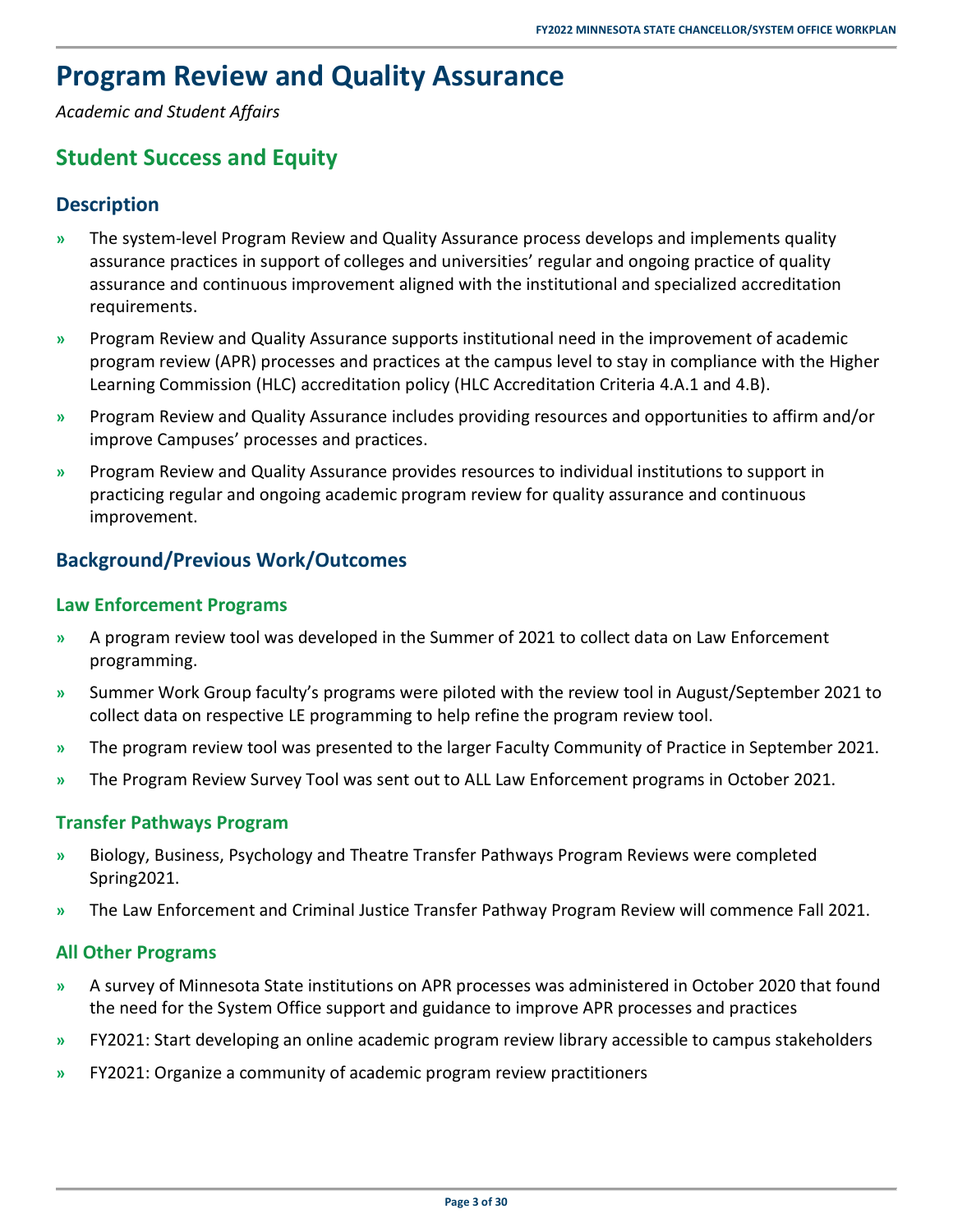### <span id="page-7-0"></span>**FY2022 Activities**

#### **Law Enforcement Programs**

- **»** The System Office will review data from the program review tool and provide Individual Program Improvement Plans to campuses beginning in January-February 2022 for Law Enforcement (LE) and Criminal Justice (CJ) programs
- **»** There are 24 Colleges and Universities that offer 93 programs in LE or related field(s): 51 LE Programs; 33 CJ Programs; 9 Corrections Programs; 11 LE Transfer Pathways; 3 Natural Resources LE;6 Bachelor's Degrees both LE and LE emphasis CJ; 1 Skills and Natural Resource LE program; and 1 Skills only program

#### **Transfer Pathway Programs**

- **»** Phase II: Transfer Pathways Program Review program improvement workshop will commence in Spring2022
- **»** Phase II Programs include: 11 Law Enforcement and Criminal Justice pathways; CAL Education, Early Childhood Education, Elementary Education, and Special Education

#### **All Other Programs: 3,600+ Programs**

- **»** Hold 1st meeting of community of academic program review practitioners to gather campus insights, best practices, and questions. The community of academic program review practitioners will include representatives from each college and University with 30 active participants.
- **»** Develop System Office process on institutional APR processes and practices in Spring 2022
- **»** Seek feedback on the process through the community of academic program review practitioners and other stakeholder groups in Spring 2022

### <span id="page-7-1"></span>**Board of Trustees Engagement** *(new actions in bold)*

- **»** Board endorsed concept in June 2020 (part of the multiprong-approach to LE Education Reform)
- **»** Update shared March 2021 (part of UPDATE on Taskforce recommendations)
- <span id="page-7-2"></span>**» Shared October 2021** (A part of the UPDATE on the multiprong approach to LE Education Reform)

- **»** Law Enforcement Community of Practice—Fall 2020
- **»** Law Enforcement Community of Practice Summer workgroup—Summer 2021
- **»** Updates shared at Transfer & DARS Conference-October 2021
- **»** Upcoming Annual Accreditation and Assessment Conference Fall 2021
- **»** Upcoming workshops for institutional participation– Spring 2022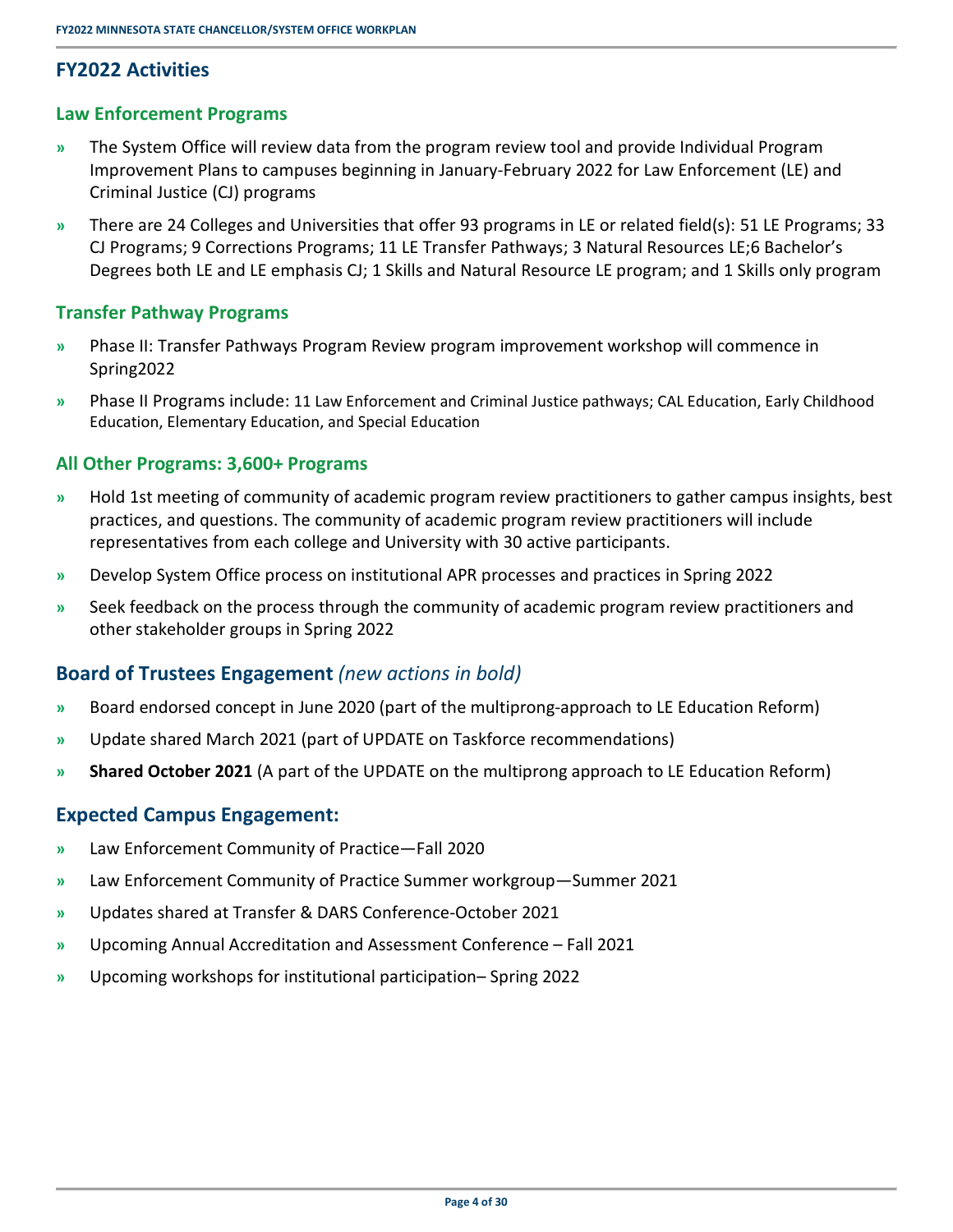# <span id="page-8-0"></span>**Strategic Enrollment Management**

<span id="page-8-1"></span>*Academic and Student Affairs, Finance* 

### **Student Success and Equity, Data Democratization**

### <span id="page-8-2"></span>**Description**

- **»** Identify and create appropriate campus and system office leadership structures, as well as policy and practice guidance, in support of campus-based strategic enrollment management
- **»** Identify High Impact Practices for scaling across the system, and create the capacity and infrastructure needed to support that scaling.
- <span id="page-8-3"></span>**»** Identify and invest in systemwide technologies and data analysis infrastructure.

### **Background**

### **Identify and create appropriate campus and system office leadership structures, as well as policy and practice guidance, in support of campus-based strategic enrollment management**

- **»** Coordinated enrollment management summits: 2020 and 2021
- **»** Created and facilitating SEM communities of practice to share local and national work
- **»** Providing +\$300k and technical support to campuses for campus-based student success initiative
- **»** Policy Change
	- **Satisfactory academic progress**
	- **Transcript and enrollment hold policies**
	- **Credit for Prior Learning**
	- Course Placement pilot project guided self-placement as an alternative to high-stakes testing

### **Identify** *High Impact Practices* **for scaling across the system, and create the capacity and infrastructure needed to support that scaling.**

#### **Guided Learning Pathways**

- **»** Examining the design and delivery of our academic programs
	- **Programs are mapped "with the ends in mind" and student advising is linked explicitly to careers or** further education pathways
	- Curricular design and course scheduling encourage academic momentum and appropriate credit intensity
	- Milestone courses are clearly articulated and used to track student progression through the program
- **»** Student Basic Needs and Mental Health (\$2.5M in legislative funding; and potential supplemental budget request in 2022)
- **»** Orientation, academic advising, and career exploration (with \$250k support from 3M Foundation)
- **»** Adult Learner transitions from workforce education to college programs (with \$250K support from 3Mfoundation)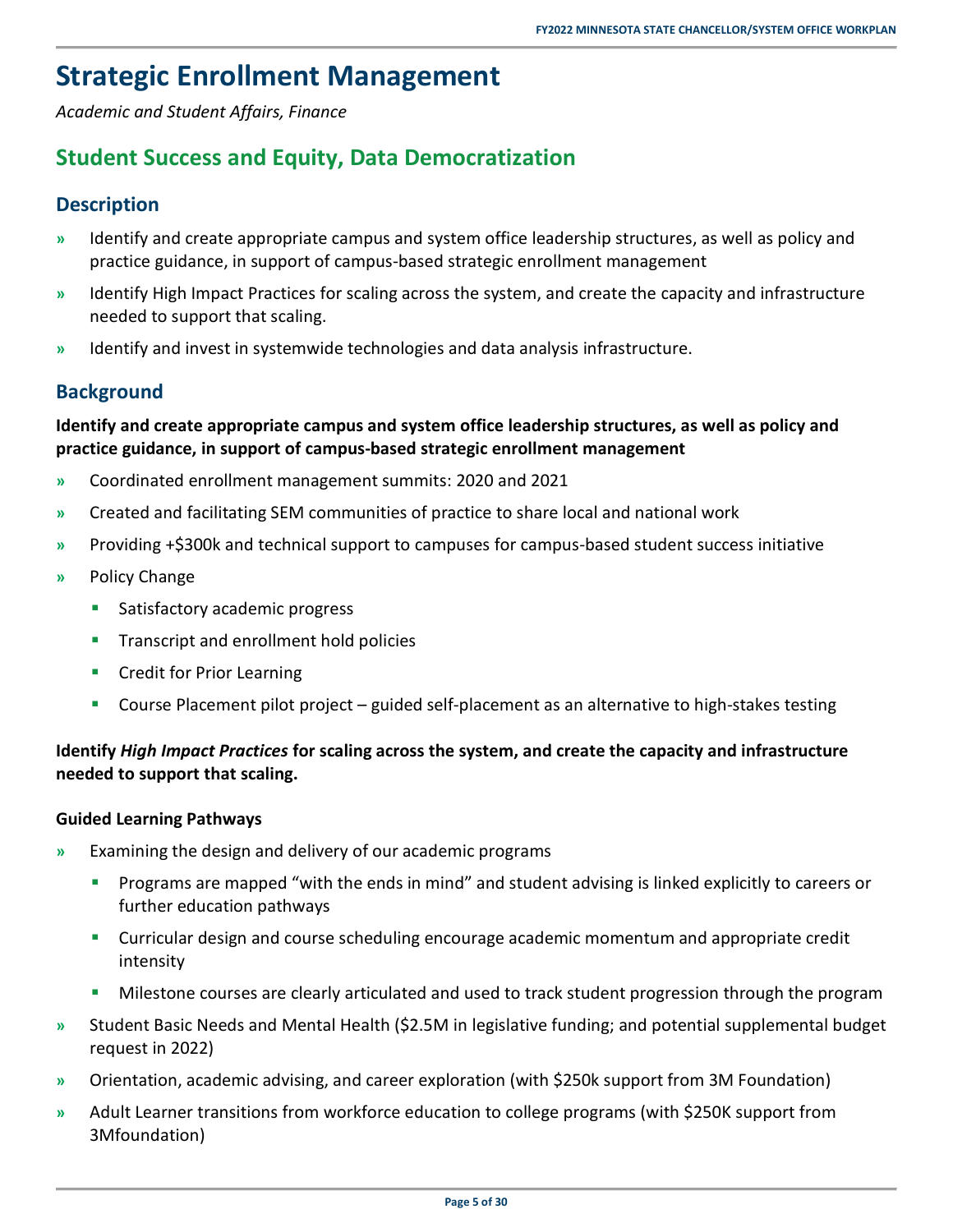- **»** SUCCESS pilot (based on CUNY ASAP program) wrap around advising and student support services
	- **Participating colleges: Anoka Ramsey Community College and Hennepin Technical College**
	- **Participating universities: Bemidji State University and SMSU**
- **»** Continued work to expand credit for prior learning, alignment of noncredit to credit and Veterans support and awarding advanced credit for military training

#### **Identify and invest in systemwide technologies and data analysis infrastructure.**

- **»** NextGen
- **»** CRM integration with ISRS
- **»** Graduation Planner and course scheduler
- **»** Gray Associates/Real Time Talent
- **»** Partnership programs admissions (Dual admissions ISRS upgrade)
- **»** Enrollment forecasting modeling
- **»** Enrollment and transfer reporting tools
- <span id="page-9-0"></span>**»** Web based platform to increase student access to credit for prior learning

#### **FY2022 Activities**

- **»** Launch campus-based planning effort, with support from Lumina in fall 2021. Targeting up to 15 participating campuses, identified fall 2021. Planning support and resources provided will include:
	- **Professional development**
	- **Access to strategic enrollment consultants**
	- Up to \$25,000 in pass grant support to assist campuses with these activities over the next two years
- **»** Launch and support SUCCESS Pilot (modeled on CUNY ASAP student support model) on 4 campuses. Up to 100students recruited students on each campus in FY22, followed by an additional 150 in FY23)
- **»** Implement uAchieve Graduation Planner across the system. 8 colleges fully implemented by fall 2021, and an additional 12 colleges fully implemented by fall 2022. Five additional campuses bill begin implementation in spring 2022 with full implementation completed by spring 2023.
- **»** Launch cross-functional Strategic Enrollment Management Workgroup in spring 2022. Workgroup charged with:
	- **Building on a common system-wide SEM framework (shared with the BOT in spring 2019) to define** common elements of a campus plan
	- **Define data needed for campus planning and monitoring, compare to what is currently available, and** identify gaps what will require new report and tool development.
	- Identify needed system office supports to facilitate this campus work.
	- Recommend components for inclusion in a systemwide monitoring framework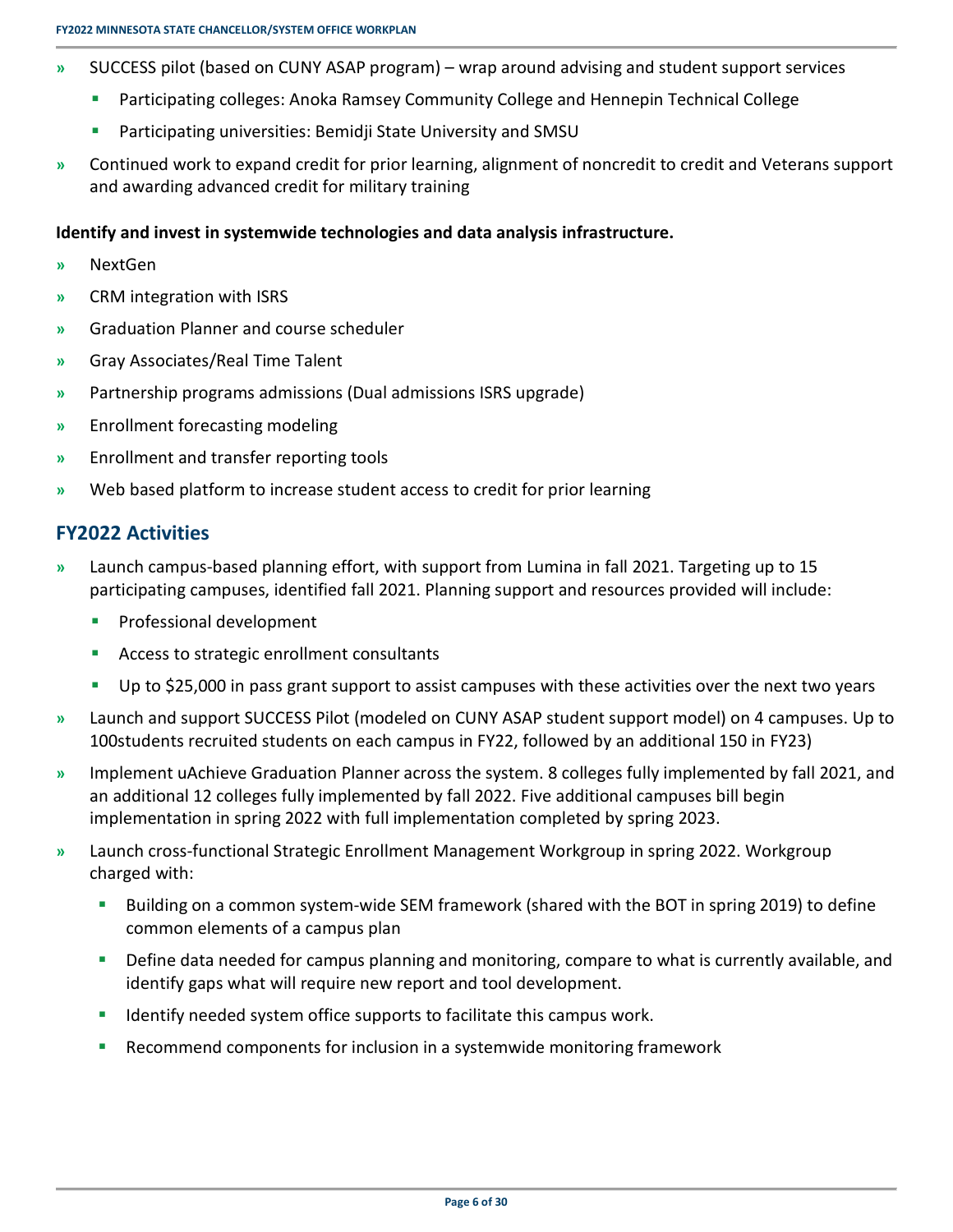### <span id="page-10-0"></span>**Board Of Trustees Engagement** *(new in bold)*

- **»** SEM concept shared May of 2019
- <span id="page-10-1"></span>**»** Update to be shared November 2021

- **»** Shared and discussed with Leadership Council September 2021
- **»** Facilitate 9 community of practice meetings Fall 2021/Spring 2022
- **»** Conduct 8 SEM professional development sessions (AACRAO/Lumina Grant) Fall 2021/Spring 2022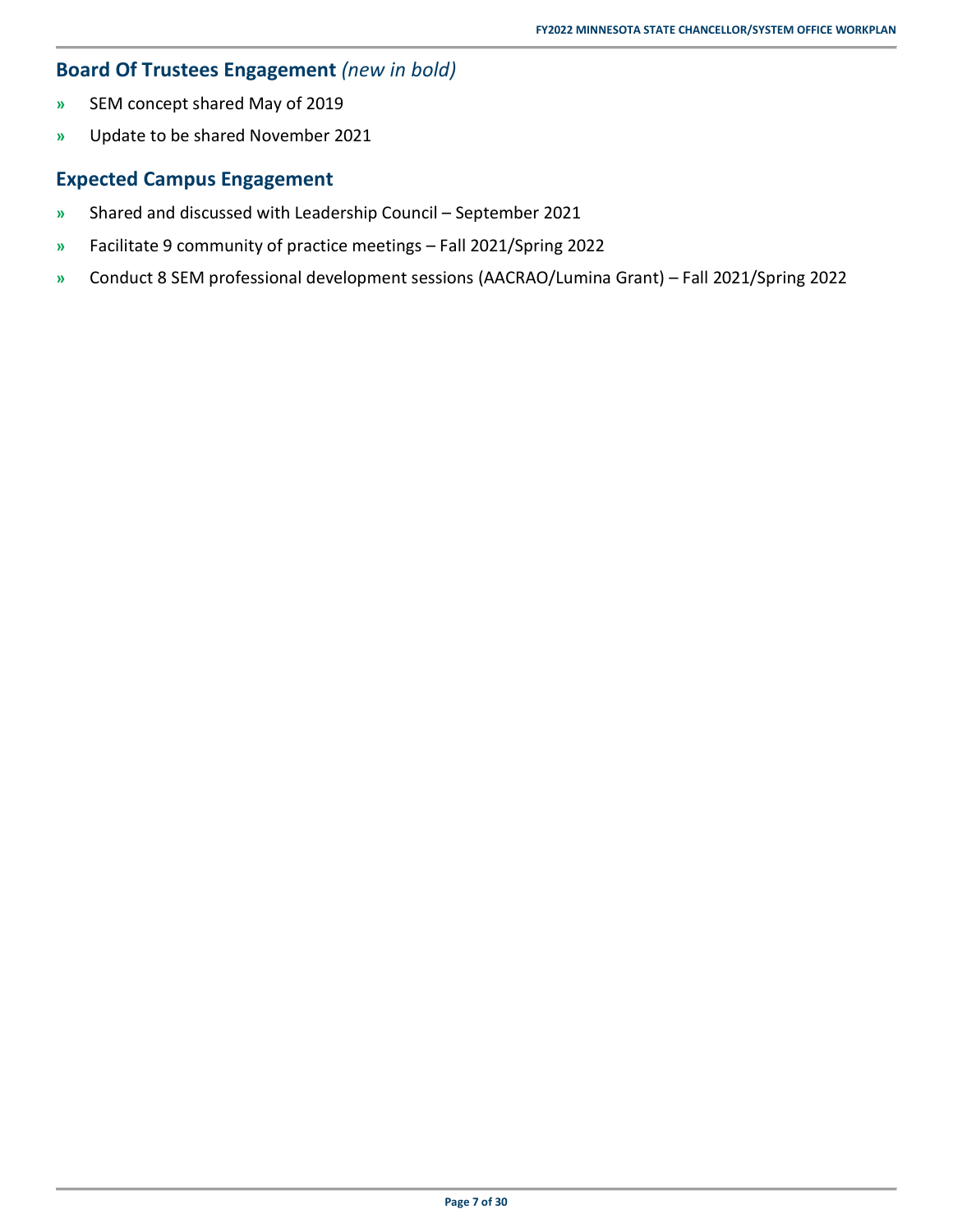# <span id="page-11-0"></span>**Student Basic Needs**

<span id="page-11-1"></span>*Academic and Student Affairs* 

### **Student Success and Equity**

### <span id="page-11-2"></span>**Description**

- **»** Minnesota State's comprehensive approach to address basic needs insecurity is designed to establish and enhance system level and campus strategies to remove barriers that interfere with student enrollment and persistence to program completion. These barriers are disproportionately experienced by students of color, students who are first generation, and students from low socioeconomic backgrounds.
- **»** The comprehensive approach to addressing basic needs insecurity involves the implementation of system level initiatives such as a centralized basic needs resource hub connecting students to basic needs resources available on campus and in the community and community of practice engagement providing opportunities for the sharing of effective practices and resources.
- **»** The comprehensive approach includes supporting campus based initiatives such as the establishment of comprehensive basic needs websites listing resources available on campus, communication and guidance in applying for SNAP benefits, and enhanced assessment resources to measure the impact of campus based basic needs initiatives.

### <span id="page-11-3"></span>**Background**

- **»** Establishment of the system-wide basic needs community of practice hosted on Microsoft Teams. Over 170members with representation from all 37 colleges and universities share effective practices and resources.
- **»** Creation of a need assessment tool for college and university to use data to inform planning and evaluation of basic needs focused initiatives.
- **»** Establishment of the basic needs ad-hoc committee connected to the Student Affairs and Enrollment Management Council. The committee is composed of a majority of students appointed by LeadMN and Students United. The committee meets monthly to make recommendations to the Council and inform system basic needs priorities.
- **»** Implementation of the Hope Center #RealCollege survey assessing instances of basic needs insecurity among students in the Minnesota State system. In 2018 and 2019 approximately 9800 students from 28 Minnesota State colleges and universities completed the survey.
- **»** Implementation of campus programs and address food insecurity increased from 50% in 2017 to 76% in 2018and 100% in 2019.
- **»** A series of recommendations for campus based and system-wide practices to address basic needs insecurity was advanced by the basic needs ad-hoc committee to the student affairs and enrollment management council. The council supported the recommendations and advanced them to the Senior Vice Chancellor for ASA. Sr. Vice Chancellor Anderson approved the recommendations and they have been disseminated to the colleges and universities. The system level recommendations will be implemented by the end of the current academic year.
- **»** Creation of the SNAP communication template sharing a process for college and universities to communicate with students who are likely eligible for SNAP benefits. The guide has been sent to campus leadership.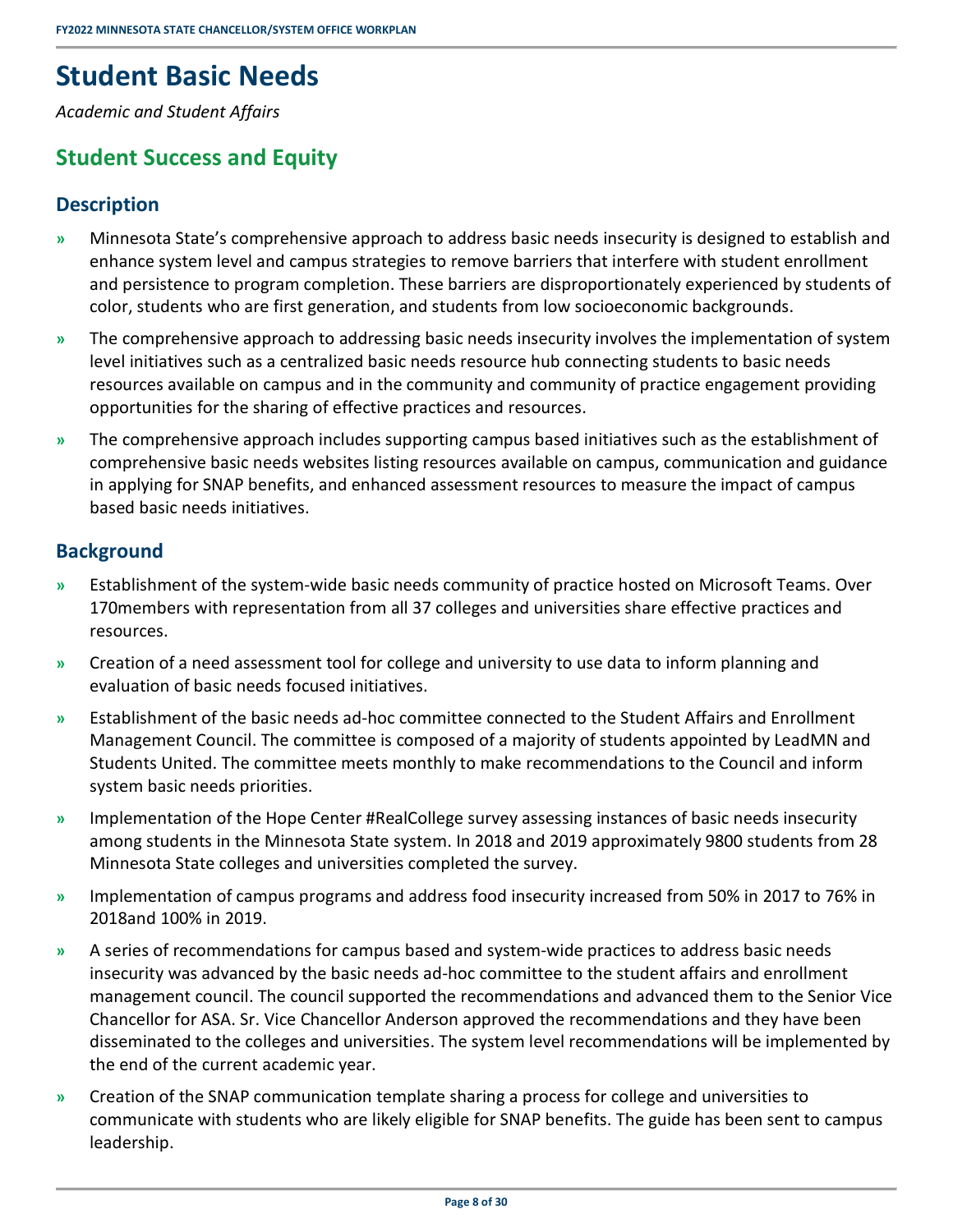### <span id="page-12-0"></span>**FY2022 Activities**

- **»** Implementation of the centralized basic needs resource hub. Contract finalized late fall 2021, marketing plan implemented in spring 2022, system-wide launch in mid-spring 2022, providing access to all students throughout Minnesota State.
- **»** Implementation of comprehensive basic needs webpages at all colleges and universities. A guide for website creation will be shared with campus leadership. Website development guide distributed in November 2021,Support webinar in late November 2021, and implementation in early January 2022. Per legislation, all campuses will complete this work by January 31, 2022.
- **»** Implementation of SNAP communication initiatives at all colleges and universities. The template guide has been sent; and system office staff continue to engage campus stakeholders in the creation of the communication initiative. More discussion with SSAOs in November 2021 and follow up webinars in spring 2022.Implementation at colleges and universities by fall 2022.
- **»** Creation of additional assessment resources to assist colleges and universities with impact assessment of campus based basic needs initiatives. Assessment templates to be completed by late spring 2022 and distributed for campus use.
- **»** Implementation of a virtual convening of the basic needs community of practice. Basic needs committee and basic needs community of practice will engage in planning during early spring 2022, for a May 2022 convening. Participation goal of at least 100 individuals, with representatives from 30 or more campuses.

### <span id="page-12-1"></span>**Board Of Trustees Engagement** *(new in bold)*

- **»** Initial presentation on basic needs insecurity March 2017
- **»** Basic needs incorporated into other updates on Equity 2030, student success, and supplemental budget
- <span id="page-12-2"></span>**»** Update presentation will be provided at the January 22 Board of Trustees meeting

- **»** Ongoing engagement within the basic needs community of practice
- **»** Campus representation within the basic needs ad-hoc committee and student affairs and enrollment management council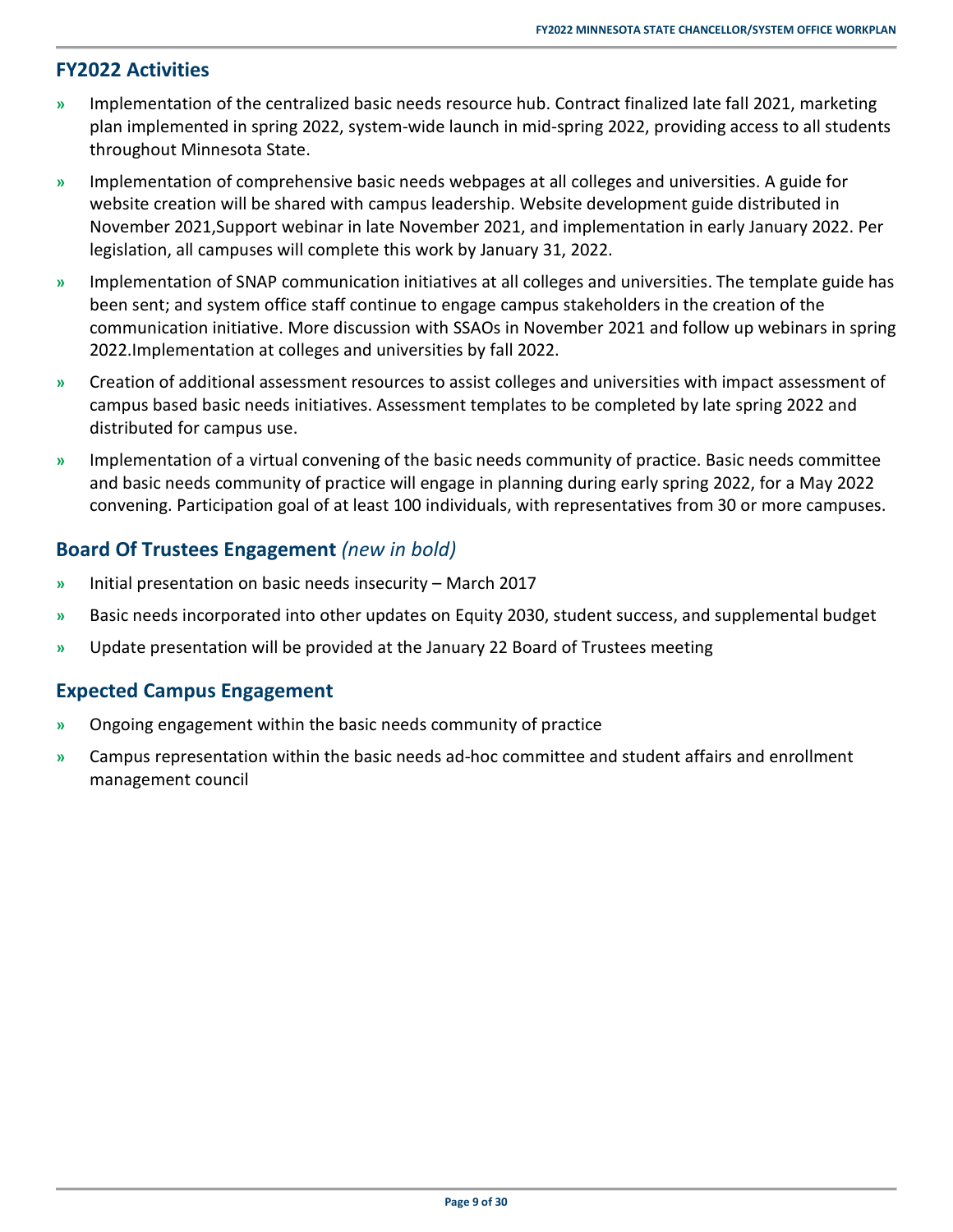# <span id="page-13-0"></span>**Mental Health Services and Resources**

<span id="page-13-1"></span>*Academic and Student Affairs* 

### **Student Success and Equity**

### <span id="page-13-2"></span>**Description**

- **»** Minnesota State has made a commitment to advance in the ability to provide services, support, and resources to student at all 37 colleges and universities. While work is being done at each college and university to provide mental health services and support, the system endeavors to identify strategies that could be pursued at the system-level to expand capacity and support for students.
- **»** This work is a key component of Minnesota State's comprehensive strategy to address basic needs insecurity. Minnesota State has included access to mental health services and support as a basic need for students.
- **»** The system level work will include broad collaboration with campus-based stakeholders including clinical and non-clinical mental health practitioners, community partners and providers, and other higher education providers including the University of Minnesota as a result of our collaboration presenting the state-wide higher education mental health summit.

### <span id="page-13-3"></span>**Background**

- **»** Access the mental health services and support was included in the Minnesota State definition of basic needs.
- **»** Minnesota State collaborated with the University of Minnesota President's Office on the development and implementation of the state-wide higher education mental health summit held in October of 2020.
- **»** Chancellor Malhotra held a follow up session with Minnesota State faculty, staff, and students involved in the mental health summit to solicit ideas for ways the system office could advance resources and support for mental health throughout the system.
- **»** Chancellor Malhotra created the Chancellor's Fellow for Mental Health position to work with Academic and Student Affairs to engage a broad range of stakeholders in creating a needs and capacity assessment, a Minnesota State mental health community of practice, and a culturally relevant and trauma-informed communication plan that can be adapted by colleges and universities for implementation, focused on access to campus-based resources, social belonging, and positive campus climate.
- **»** The Chancellor's fellow position has been extended to June 30, 2022 to complete this work along with providing assistance with legislative requirements focused on mental health.

### <span id="page-13-4"></span>**FY2022 Activities**

- **»** Development of a mental health needs and capacity assessment for college and university use, to be completed Summer 2022.
- **»** Launch of the mental health community of practice via Microsoft Teams containing a wide range of resources and providing a space for campus-based colleagues to share effective practices. The community of practice will launch in November 2021 with additional development and marketing in spring 2022. Participation goal of at least 100 individuals, with representatives from all 37 campuses.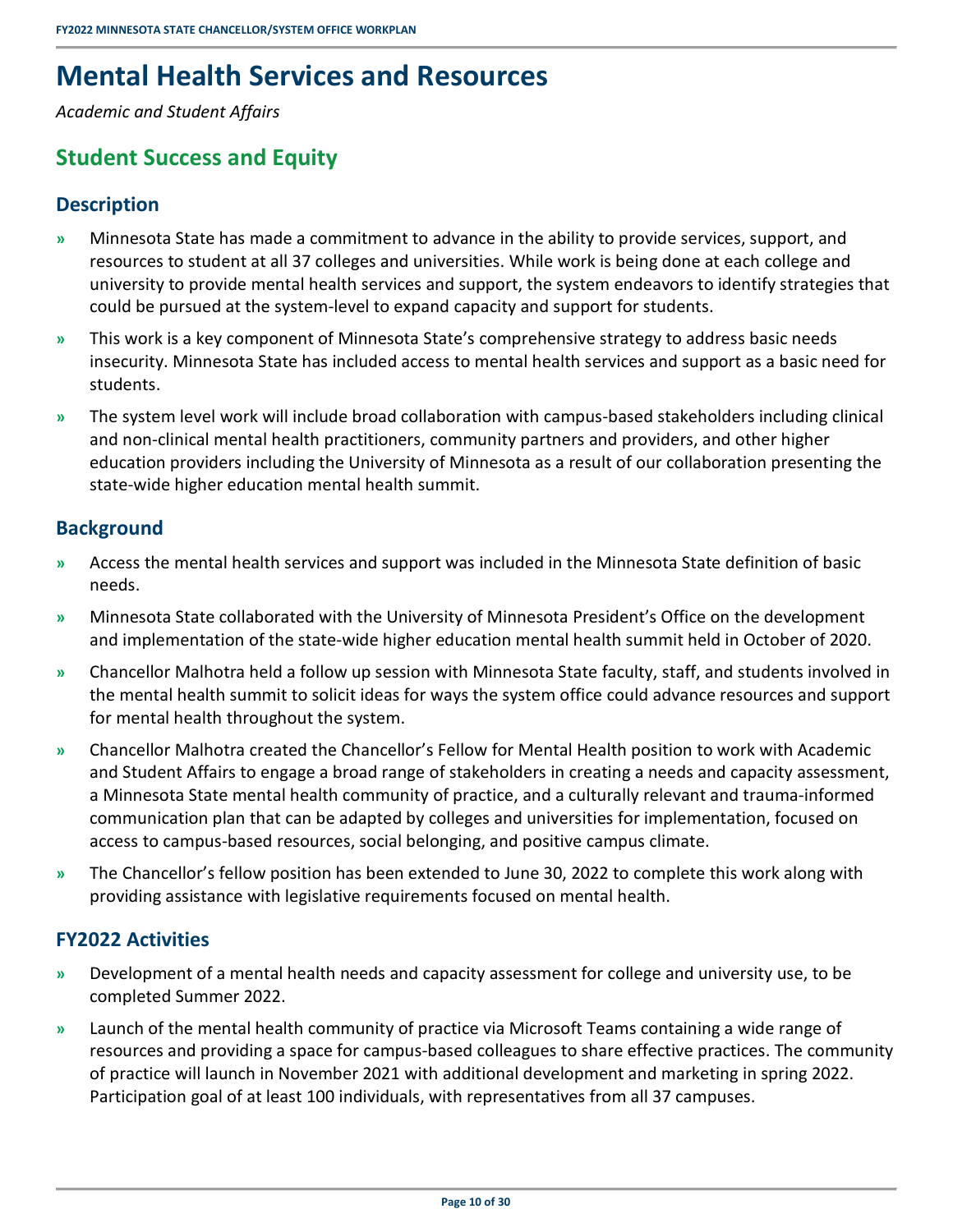- **»** Implementation of a culturally relevant and trauma informed communication plan designed to raise awareness of resources, reduce stigma, and create positive campus climates. Resources to be created in early spring 2022and distributed to colleges and university by July 2022. Per legislation, campuses will implement the communication plan in fall 2022.
- **»** Implementation of a comprehensive mental health training program as required by the Legislature including implementation of a system-wide mental health first aid train the trainer program. Documents describing the program to be developed late fall 2021, implementation throughout the spring 2022 with training completed by July 2022. Target of 4 trainers per institution, resulting in approximately 150 trainers. Systemwide, targeting1500 trained employee by end of FY23.
- **»** Inclusion of mental health self-assessment and resource links within the college and university basic needs web pages. The website development guide with links to be distributed in November 2021 with implementation in early January 2022. Per legislation, all campuses will complete this work by January 31, 2022.
- **»** Implementation of the RFP process for peer-to-peer mental health pilot programs. RFP document finalized late fall 2021, distribution to campuses in early spring 2022, proposal review in late spring 2022, pilot programs identified by July 2022. Targeting 2-4 pilot programs, with a total grant amount of \$200,000 over the biennium
- **»** Create resources for colleges and universities to share focused on mental health during orientation programs. An orientation presentation resource that can be adapted by colleges and universities to be created in late fall2021 and distributed early spring 2022. Per legislation, call campuses will integrate these resources into their orientation programs for fall 2022.

### <span id="page-14-0"></span>**Board of Trustees Engagement** *(new actions in bold)*

- **»** A presentation to the Board of Trustees on mental health was provided prior to 2016 by ASA staff.
- <span id="page-14-1"></span>**»** Update presentation will be provided at the January 2022 Board of Trustees meeting.

- **»** Ongoing engagement with university counseling center directors and chairs group Spring 2021-present
- **»** Ongoing engagement with college faculty counselors Spring 2021-present
- **»** Shared updates within the SAO/SSAO monthly meetings
- **»** Shared updates with SSAO monthly meetings
- **»** Shared documents and communication with SSAOs and functional area leaders
- **»** Ongoing engagement within the mental health community of practice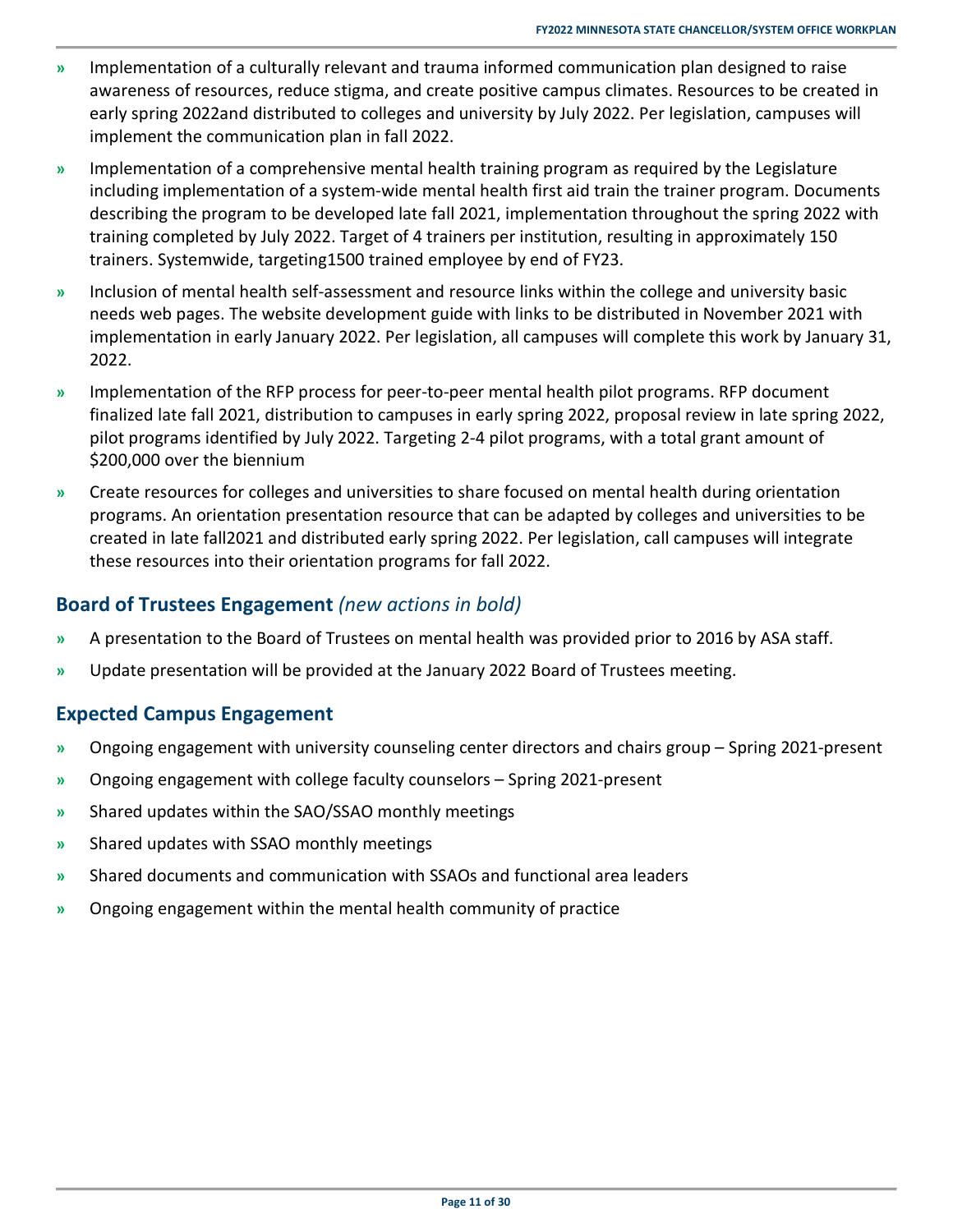# <span id="page-15-0"></span>**Redesign Educational Delivery Model** *(digital learning transformation)*

<span id="page-15-1"></span>*Academic and Student Affairs* 

### **Student Success and Equity, Technology Solutions**

### <span id="page-15-2"></span>**Description**

- **»** Digital learning transformation accelerates through a shared vision of systemness (collective commitments/ responsibilities) and differentiation (distinctive missions and expertise)
- **»** Digital learning transformation needs balance between digital and physical learning and work environments, in alignment with institutional vision and value propositions
- **»** Digital learning transformation requires a digitally and culturally fluent workforce: faculty and staff who can engage students equitably and creatively
- **»** Digital learning transformation requires equitable digital access for students via connectivity, resources, and skills

### <span id="page-15-3"></span>**Background**

- **» FY2004 FY2021:** Systemness successes in enterprise academic technologies, educational development, accessibility, and innovation
- **» FY2019 FY2021:** Completion of campus self-assessments and improvement plans for online education, including faculty support, student support, and campus operations
- **» FY2020 FY2021:** Educational (faculty and staff) development in culturally fluent online learning, academic equity, academic equity, accessibility, scholarship of teaching & learning, and open educational resources
- **» FY2014 FY2021:** Expansion of open educational resources and zero-textbook cost degree (z-degree) pathways
- <span id="page-15-4"></span>**» FY2016 - FY2021:** Resources and community building to support innovation and collaboration

### **FY2022 Activities**

**Evaluate potential enterprise technology integrations and existing enterprise academic technologies with explicit attention to equity and digital accessibility** 

- **»** Establish RFP template requirements by April 2022 (co-lead with e-procurement and CIOs)
- **»** Establish and review RFP requirements for a Media Management Service by January 2022. Publish the RFP by March 2022
- **»** During the spring 2022 semester, a cohort of faculty members begin developing open course materials using an interactive content tool, H5P, to explore new models of delivering instruction online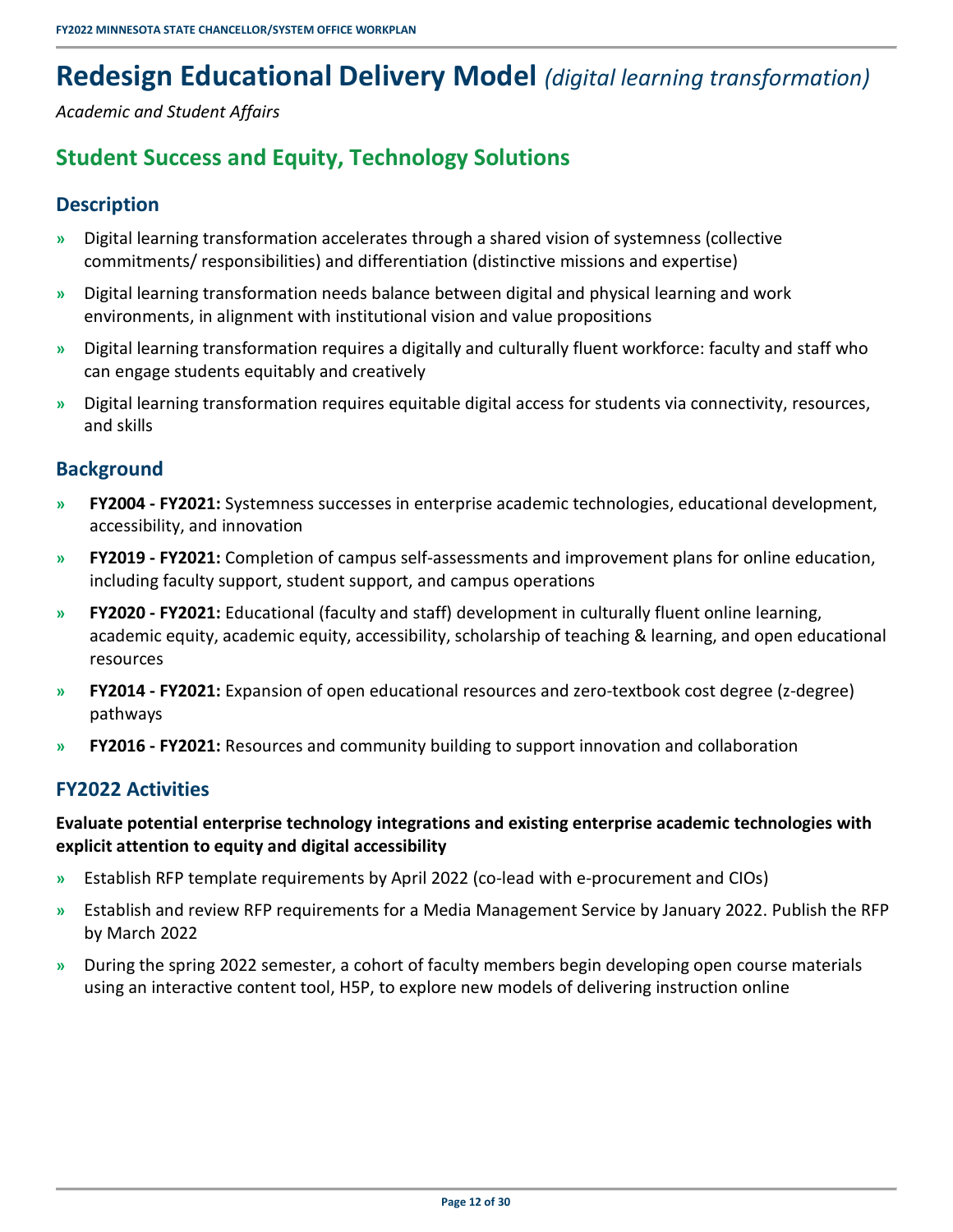### **Review the relevancy and currency of course delivery models and revise quality improvement benchmarks that intersect with accreditation processes**

**»** By May 2022, the Online Education committee of the ASA Technology Council will recommend a set of benchmarks that support digital learning to align with the Higher Learning Commission accreditation standards

#### **In partnership with OEI, align educational development Equity 2030 goals and equity by design**

- **»** Offer at least 100 webinars and 45 courses (3 new opportunities, including Equity 101 for deans)
- **»** Exceed 2000 registrations from 30-50 campuses

#### **Evaluate educational development program effectiveness**

- **»** Measure participant satisfaction and change in practice, leveled to specific opportunity (webinar, course) throughout the year
- **»** Share impact results in Spring 2022 and use for continuous improvement in FY23

#### **Provide resources and space for innovation, collaboration, and equity incubation**

- **»** Unify application process for innovation and multi-campus collaboration funding opportunities by November 2021 to minimize barriers to entry and increase number of applications by 10%
- **»** Implement 2-year award periods to support the launching of projects, implementation of the work, and intensive evaluation to decrease request for project extensions by 50% and improve confidence in results
- **»** Refine Equity 2030 integration into the application process (i.e. challenging applicants to create both equity-first projects and projects refined using the principles proffered by Equity 2030). This positioning will allow for guaranteed funding of three equity first projects, at minimum, to launch in summer 2022
- **»** Launch Institute for Innovating Toward Equity 2030 pilot program in summer 2021 (12 participants focused on 2 topical areas leading to 2 funded equity projects
- **»** Issue institute invitations for participants in two equity-forward projects in spring 2022.

### **Advocate for and act to address digital equity gaps (internet connectivity) in partnership with U of MN and MDE**

- **»** Partner with ITS and government relations in February 2022 to evaluate impact of and Minnesota State strategy to implement relevant elements of the Infrastructure Investment and Jobs act
- **»** Monitor Digital Navigator Program and Digital Equity Initiative (MDE)

#### **Expand z-degree pathways and increase number of faculty using culturally fluent, accessible, zero-cost, and open educational resources (OER)**

- **»** Save students over \$3,100,000 in course textbook/resource costs by fall 2022
- **»** Offer z-degree pathways at 9 colleges by fall 2022
- **»** Expand number of z-degree course options to 631 and course sections to 1,092 across the Minnesota Transfer Curriculum and within co-requisite and developmental education by fall 2022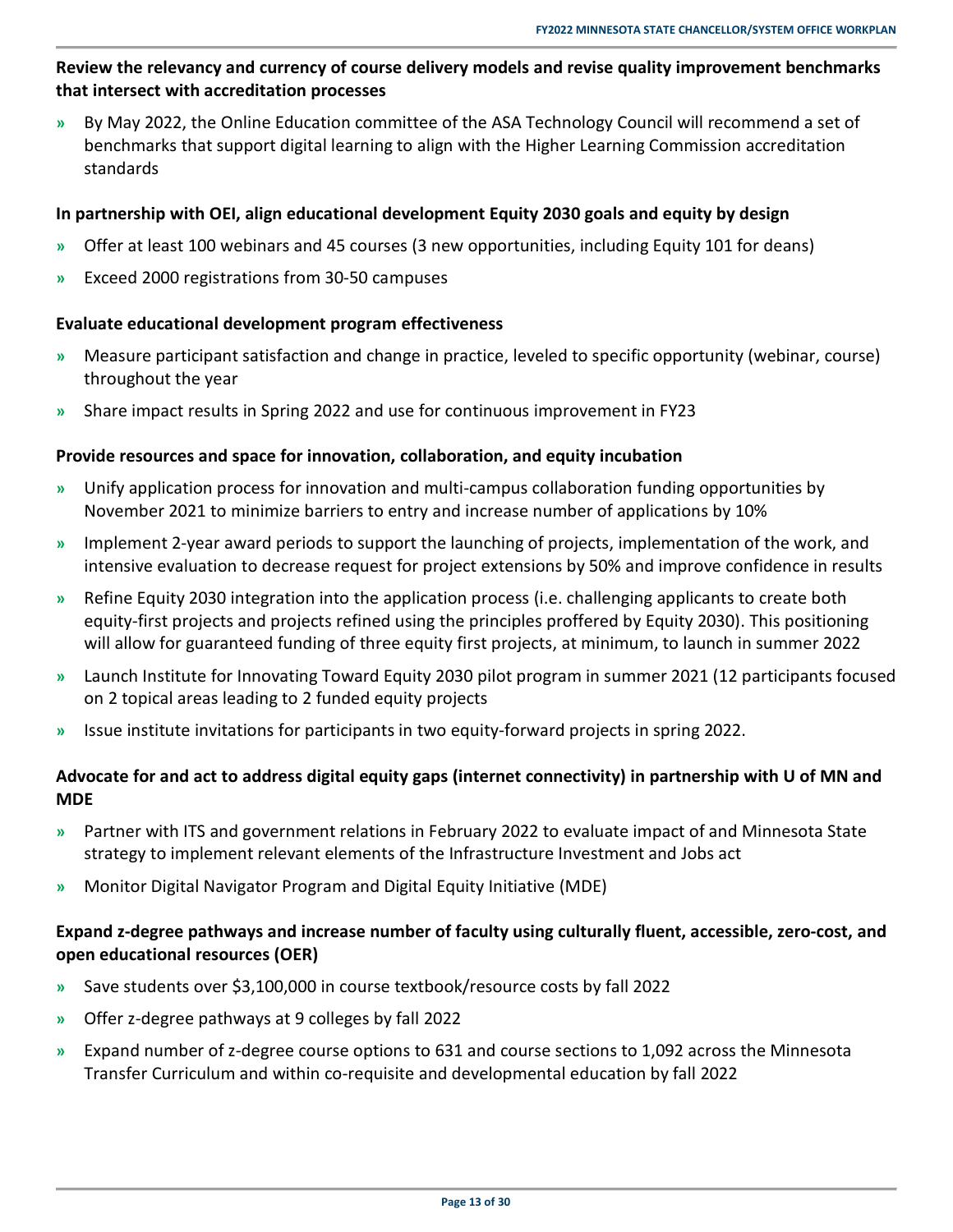#### **Explore artificial intelligence in facilitated online discussion, digital accessibility, and student accommodation needs**

- **»** By April 2022, the Learning Environment committee of the ASA Technology Council will publish the preliminary findings of student performance using an artificial intelligence assisted online discussions platform (Packback). These data will represent more than 25 faculty members from across 10 institutions impacting more than 2,000 students
- **»** By April 2022, the Accessibility Committee will share results of the Ally Blackboard proof of concept project with the ASA Technology Council

### <span id="page-17-0"></span>**Board of Trustees Engagement** *(new actions in bold)*

- **»** Minnesota State Digital Learning Transformation, June 2021
- <span id="page-17-1"></span>**»** Minnesota State Digital Learning Transformation Update shared October 2021

- **»** Share and discuss with Academic & Student Affairs Technology Council and its five standing or ad hoc committees– FY2022 (Sept, Nov, Dec, Feb, April)
- **»** Host Campus Academic Technology Team meetings with campus spotlight on digital learning transformation topics (100+ attendees every month since 2015) - monthly
- **»** Conduct over 100 webinars, 30 short courses and long courses through the Network for Educational Development– Fall 2021/Spring 2022/Summer 2022
- **»** Convene z-degree campus administrators to support progress monthly
- **»** Conduct campus site visits with all innovators/ collaborators who received funding Spring 2022
- **»** Host Teach Together Minnesota (educators convening by academic discipline to move forward culturally fluent digital transformation in their fields of study) –Spring 2022
- **»** Host Shark Tank Open (share proven and pitch promising innovations) Spring 2022
- **»** Host Open Educational Resource (OER) showcase of faculty work Spring 2022
- **»** Conduct Innovating Toward Equity 2030 Institute for faculty, staff, administrators Summer 2022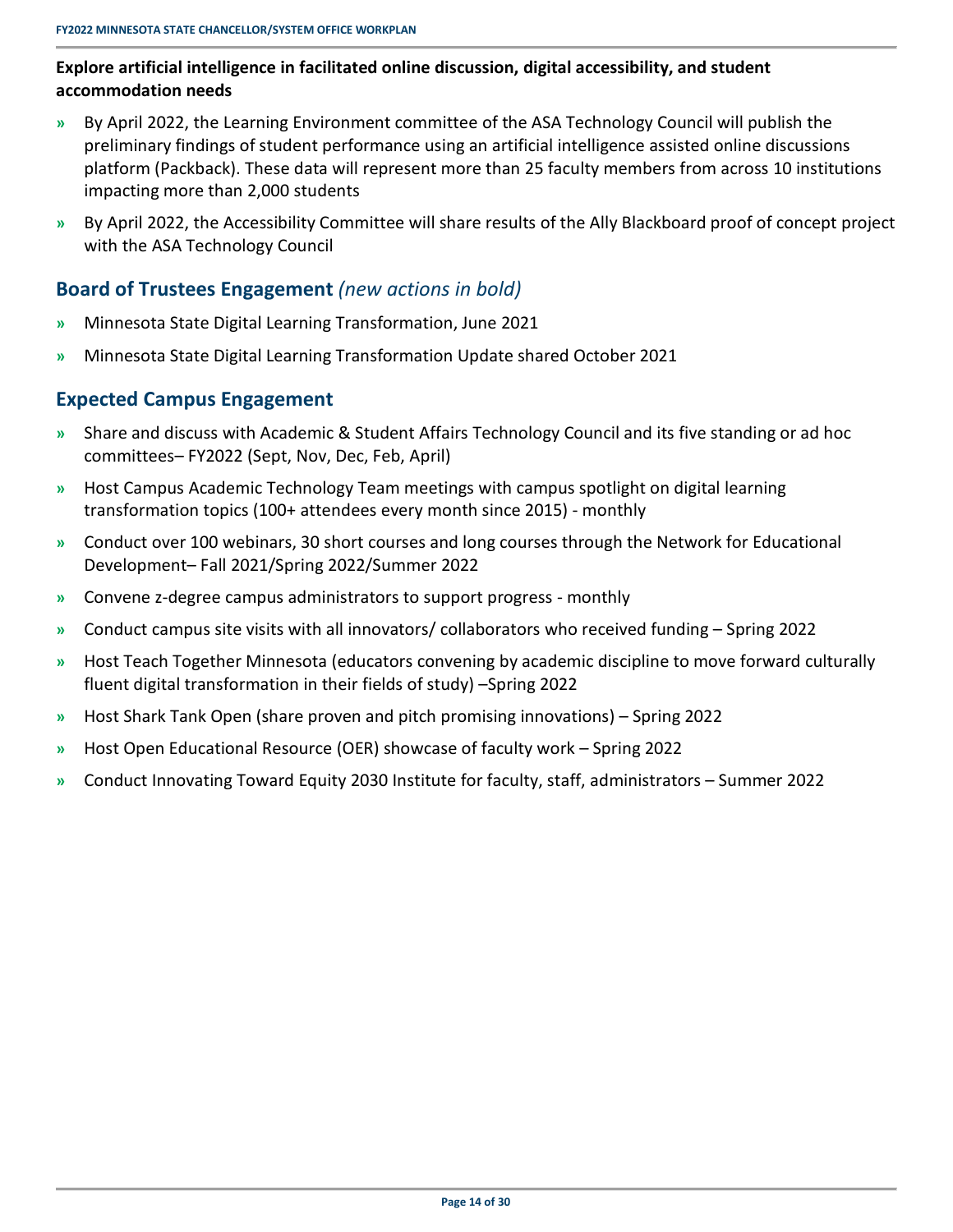# <span id="page-18-0"></span>**Equity by Design**

<span id="page-18-1"></span>*Office of Equity and Inclusion* 

### **Student Success and Equity, Data Democratization**

### <span id="page-18-2"></span>**Description**

Equity by Design (EbD) is a methodology to understand and address disparities and move towards meaningful institution (system) wide multifaceted equity-minded practices.

### <span id="page-18-3"></span>**Background**

- **»** Provided an update to the Board of Trustees on concept and implementation plan January 2020
- **»** Developed an Equity by Design strategy Spring 2020
- **»** Launched Equity by Design including campus toolkit– June 2020
- **»** Convened kick-off with EbD teams from all 37 colleges and universities and 400+ faculty and staff June 2020
- **»** During Fall 2020 continued to deliver systemwide trainings to 375+ attendees
- <span id="page-18-4"></span>**»** In Spring 2021, delivered trainings and guidance and brought in national expert, Dr. Cia VerSchelden

### **FY2022 Activities**

- **»** Reviewing Data Literacy with an Equity Lens Fall 2021
- **»** Align the Governor's Emergency Education Relief (GEER) grant with Equity by Design methodology March 2022
- **»** Initial development of a train-the-trainer model for Equity by Design March 2022
- **»** Environmental scan of campus teams on implementation and determine further consultation needs Spring 2022
- **»** Funding established to support campuses in Equity by Design effort June 2022
- **»** Expansion of Equity by Design for student affairs, advising, and enrollment management Fall 2022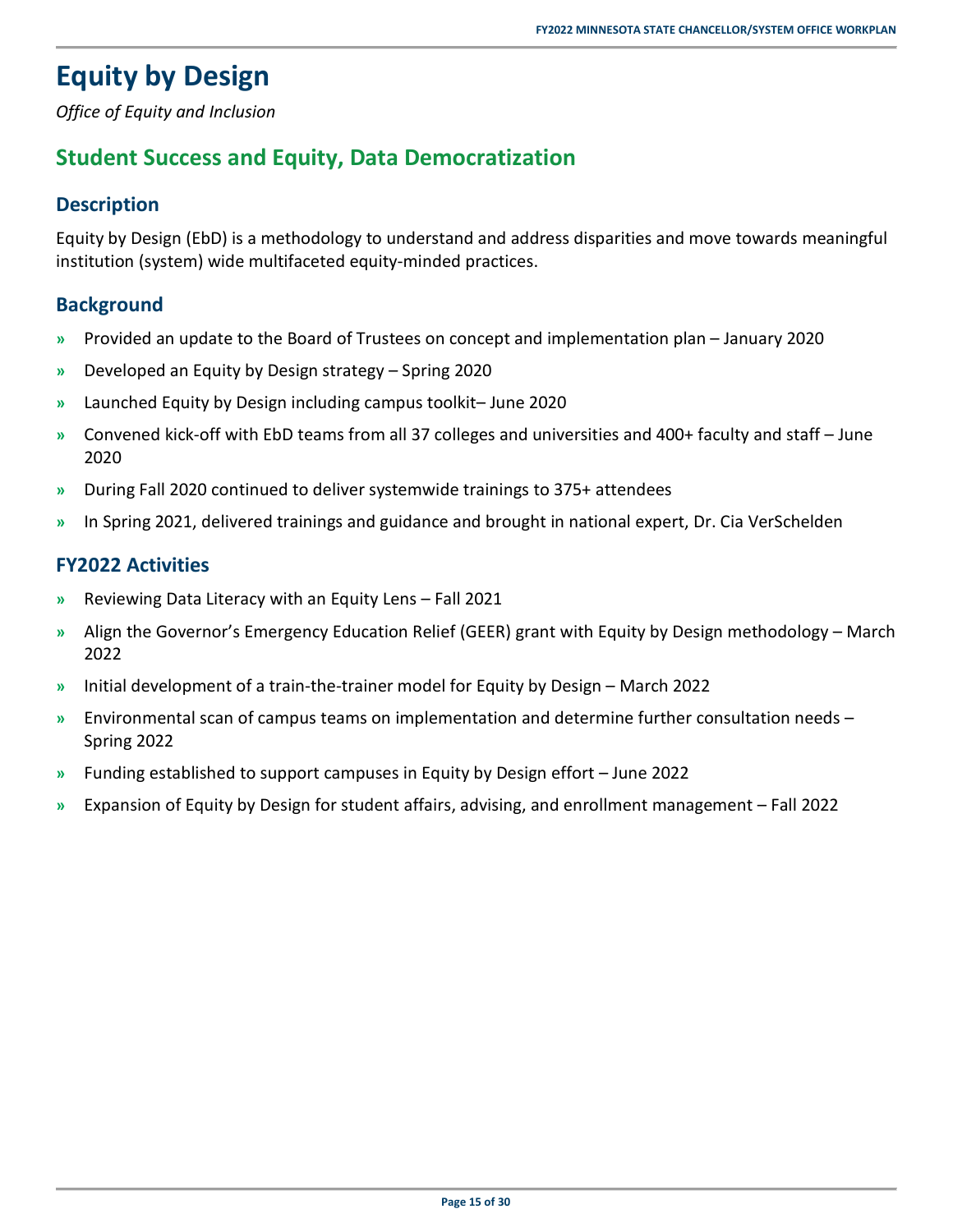# <span id="page-19-0"></span>**Equity Scorecard**

<span id="page-19-1"></span>*Office of Equity and Inclusion* 

### **Data Democratization, Organizational Effectiveness, Student Success and Equity**

### <span id="page-19-2"></span>**Description**

**The Equity Scorecard is designed to develop awareness of equity gaps across varying measurable areas, with a specific focus on fostering institutional change through data-informed decision making to address disparities and close equity gaps as aligned with the goal of Equity 2030. The Equity Scorecard provides:** 

- **»** A comprehensive strategy to assess and improve institutional effectiveness;
- **»** A holistic and systematic strategy which spotlights and prioritizes race/ethnicity, gender, and socioeconomic status as well as and other diversity dimensions indicating inequities for action planning;
- **»** A solid base of information for closing equity gaps along a multitude of areas within the academic enterprise.

### **The methodology is currently based upon providing a current snapshot of how the system and individual institutions are progressing through six Key Performance Indicators:**

- **»** Student Success
- **»** Compositional Diversity
- **»** Employee Retention and Development
- **»** Supplier Diversity
- **»** Equity Strategy and Action (To be developed)
- **»** Campus Climate (To be developed)

**Ultimately, the goal is to provide relevant data to assess the health of our colleges and universities with an equity lens and inform progress of the system in meeting the goal of Equity 2030 in eliminating academic gaps.** 

### <span id="page-19-3"></span>**Background**

- **» FY2021:** Equity Scorecard Workgroup Established
- **» FY2021:** 4 KPIs developed using available systemwide data:
	- 1) Student Success
	- 2) Compositional Diversity
	- 3) Employee Retention
	- 4) Supplier Diversity
- **»** Initial System Level Prototype Completed and Delivered July 2021 to system Office
- **»** Prototype reviewed by Board of Trustees, Leadership Council, and other stakeholders
- **»** OEI team received feedback and input on next steps and strategy on current and future KPIs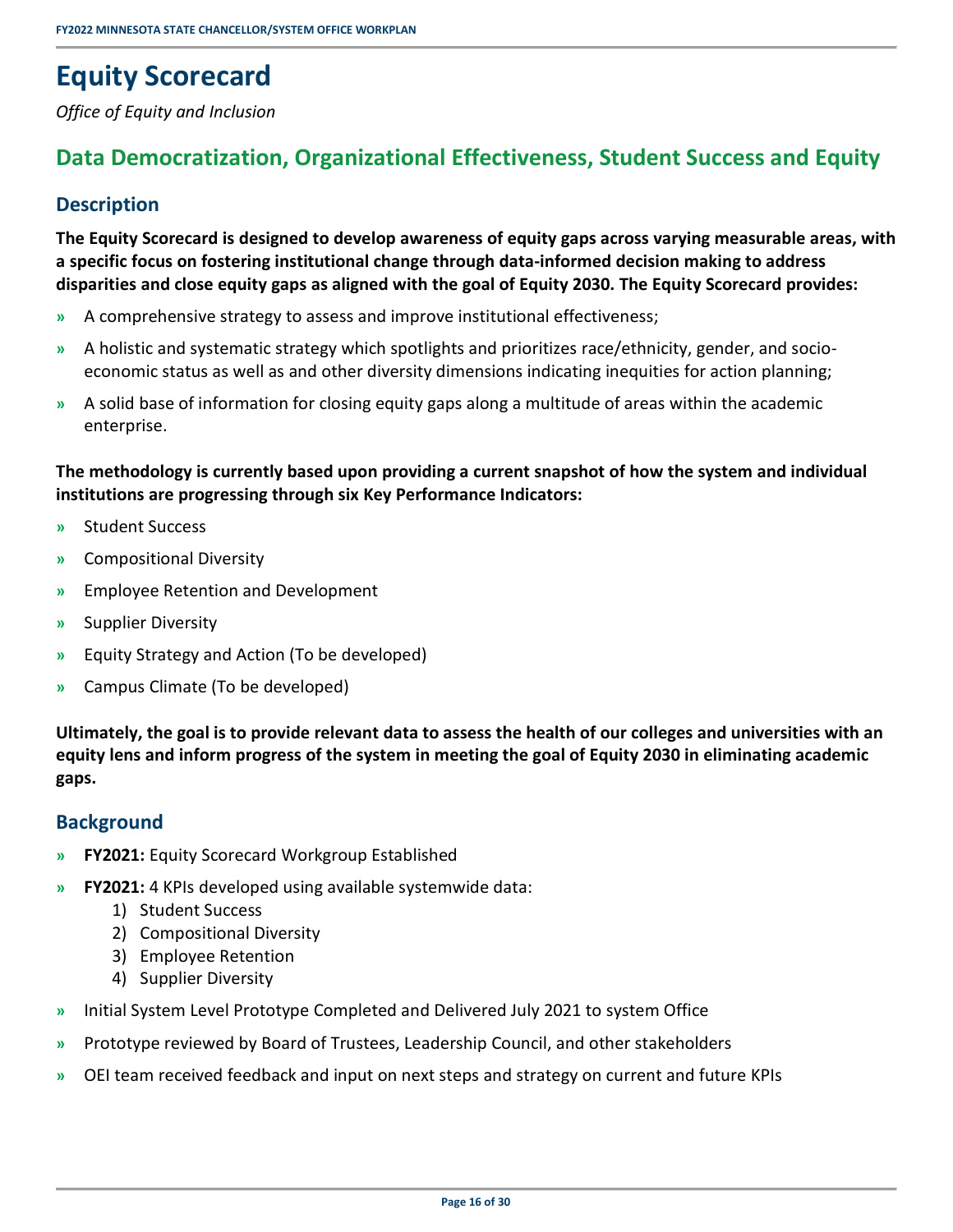### <span id="page-20-0"></span>**Activities and Progression Measures** *(just for FY22)*

- **»** Scorecard roll-up release and subsequent workshops/trainings (Fall 2021)
- **»** Continue KPI Refinement and development (Fall 2021)
- **»** Work with IT to automate scorecard rendering (Spring 2022)
- **»** Publish Institution Level Scorecards 1st Prototype (Spring 2022)
- **»** OEI Team Conduct On Campus Team Trainings towards action plans (Spring 2022)
- <span id="page-20-1"></span>**»** Assist institutions with establishing goals and targets (Spring 2022)

### **Board of Trustees Engagement** *(new in bold)*

- **»** Concept shared March 2021
- **»** Update shared October 2021
- <span id="page-20-2"></span>**» Share Institution Scorecards Spring 2022**

- **»** Shared and discussed with Leadership Council September 2021
- **»** Share at Statewide meet and confers Fall 2021
- **»** Share institutional scorecards- Spring 2022
- **»** Conduct 30 regional trainings Fall 2021/Spring 2022
- **»** Determine institutional goals and targets- Spring/Summer 2022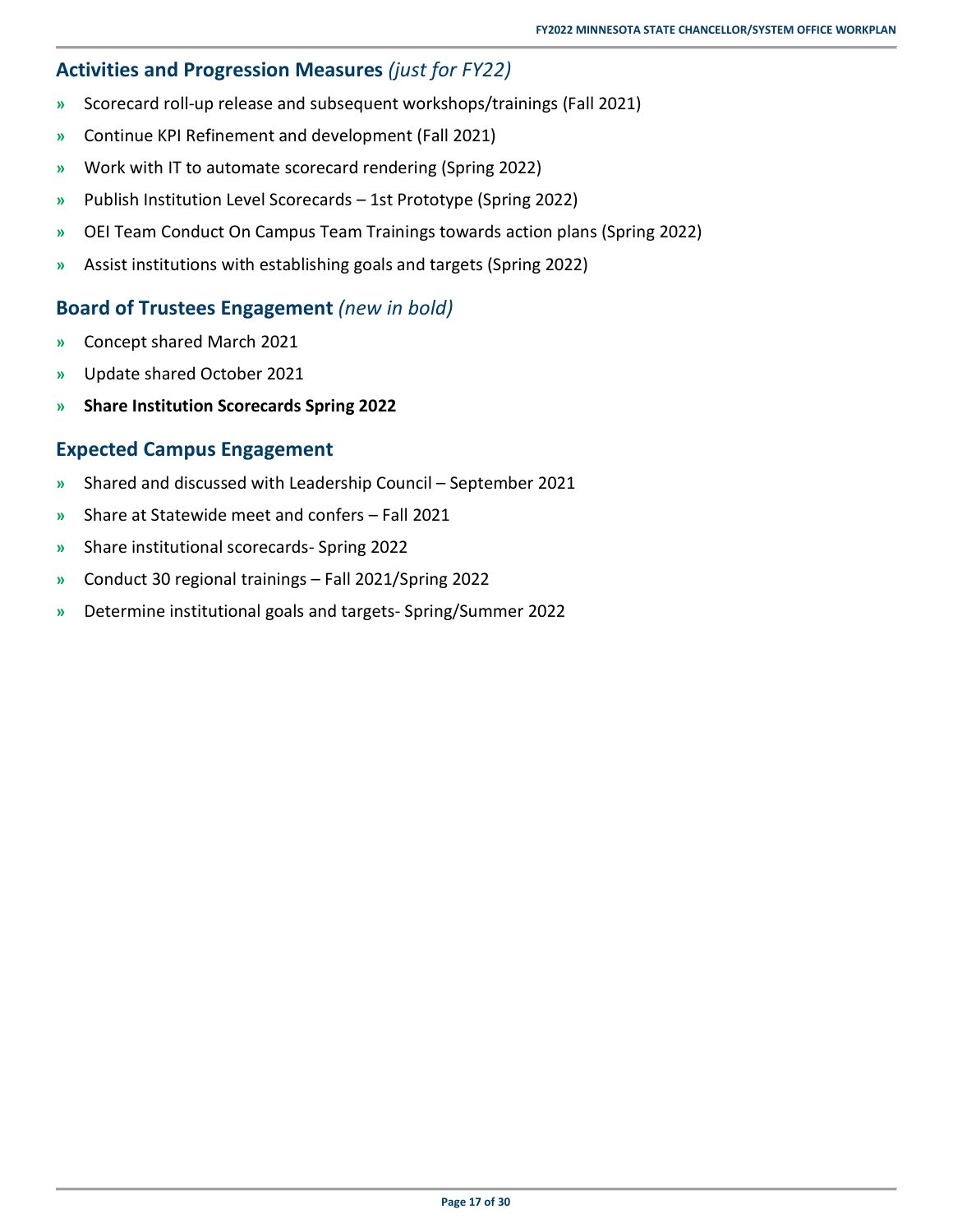# <span id="page-21-0"></span>**Systemwide Campus Climate**

<span id="page-21-1"></span>*Academic and Student Affairs, Office of Equity and Inclusion, Human Resources* 

### **Organizational Effectiveness**

### <span id="page-21-2"></span>**Description**

- **»** Campus Climate refers to the experience of individuals and groups on a campus and the quality and extent of the interaction between those various groups and individuals. Educational researchers, Hurtado et al. (2008), describe campus climate as a part of the institutional context that includes community members' attitudes, perceptions, behaviors, and expectations around issues of race, ethnicity, gender identity, and other dimensions of diversity.
- **»** To align with Equity 2030 and Equity Scorecard Key Performance Indicator, the goal is to create a systemwide process of assessing campus climate and consultative process with campuses to create activation plans.

### <span id="page-21-3"></span>**Background**

**»** OEI conducted an internal campus climate pilot (Spring and Fall 2019) with two campuses. There was mixed feedback on instrument and process which has resulted in resetting conversation and identification of new process to gather information.

### <span id="page-21-4"></span>**FY2022 Activities**

- **»** VCs of ASA/HR/OEI create framework (Nov-Dec 2021)
- **»** Socialize to Leadership Council and BOT (Jan.2022)
- **»** Initiate System workgroup across ASA/HR/OEI (Jan.2022)
- **»** Environmental Scan of climate surveys by individual campuses (Feb. 2022)
- **»** Creation of Survey Employee Engagement (April 2022)
- **»** Creation of Student Engagement (April 2022)
- <span id="page-21-5"></span>**»** Determine campus administration (1/3 of campuses every 3 years) (May 2022)

### **Board of Trustees Engagement** *(new in bold)*

- **»** Share framework January 2022
- <span id="page-21-6"></span>**»** Share survey results – summer 2022

- **»** Share and discuss with Leadership Council January 2022
- **»** Share at Statewide meet and confers Winter quarter 2022
- **»** Convene individuals to participate in the system workgroup Spring 2022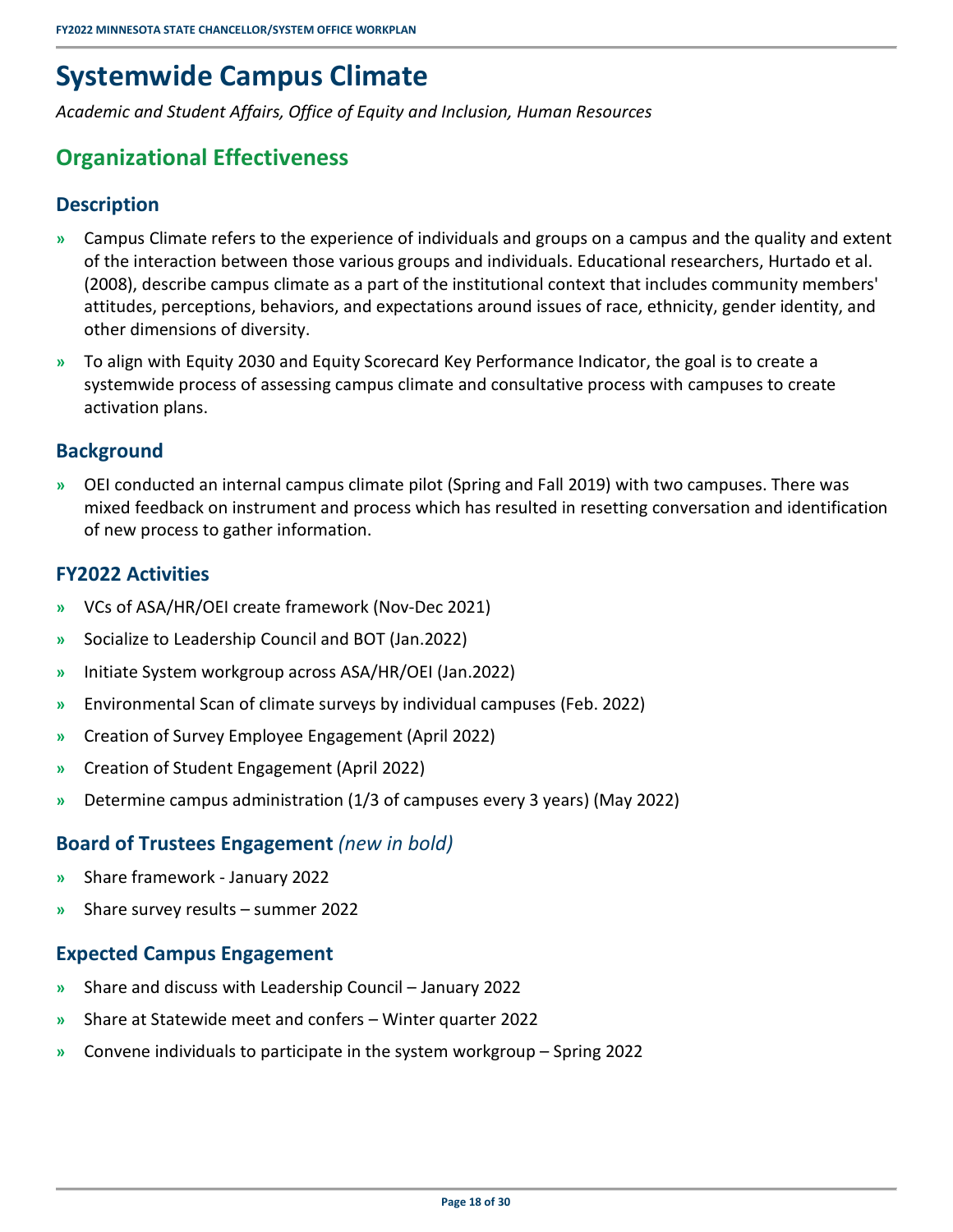# <span id="page-22-0"></span>**Enhancing Access to Data and Data Analytics**

<span id="page-22-1"></span>*Academic and Student Affairs, Office of Equity and Inclusion, Information Technology* 

### **Data Democratization, Student Success and Equity, and Organizational Effectiveness**

### <span id="page-22-2"></span>**Description**

**»** At its core, data democratization refers to getting the right data about student experience and success into the hands of those faculty, staff, and administrators who can use that information to inform their practices and the necessary changes that are needed to ensure equitable outcomes for the students of Minnesota State.

### <span id="page-22-3"></span>**Background**

- **»** In June 2019, Minnesota State set a critical goal: By 2030, eliminate the educational equity gaps at every one of the 30 colleges and 7 universities that comprise the system. This effort centers the premise that the work must be evidence-based and data-informed.
- **»** To fully embed Equity 2030 as a day-to-day and year-to-year strategic priority, actors at every level senior leadership at the system and campus levels, administrators such as Deans and Directors, managers and department chairs, faculty and staff must have access to relevant, data disaggregated into student sub-groups that allows them to identify equity gaps and evaluate whether actions taken to address them are having the intended effect.
- **»** Recognizing that to achieve the Equity 2030 goal everyone within the organization must be able to access data that identifies achievement gaps within the context of their own work and within their own business units led to the concept of data democratization.
- **»** In the summer of 2020, the Chancellor's Fellows identified data democratization as a critical step in working with, understanding, and acting on student data to improve outcomes and eliminate equity gaps.
- **»** Both faculty and students, particularly those from historically deprioritized groups, have essential roles in adding context and interpretation to data patterns that match their lived classroom experiences.
- **»** Data security and responsible data use bound by ethics must be emphasized, but the desired goal of data democratization set off an intentional examination of system-level and institutional policies to ensure people have the information they need to identify, implement, and evaluate changes in their approaches to create more equitable outcomes.
- **»** Vice Chancellor's Anderson, Dees, and Malcolm have been charged with operationalizing a data democratization framework for Minnesota State and developing the action steps outlined below to bring data democratization to fruition.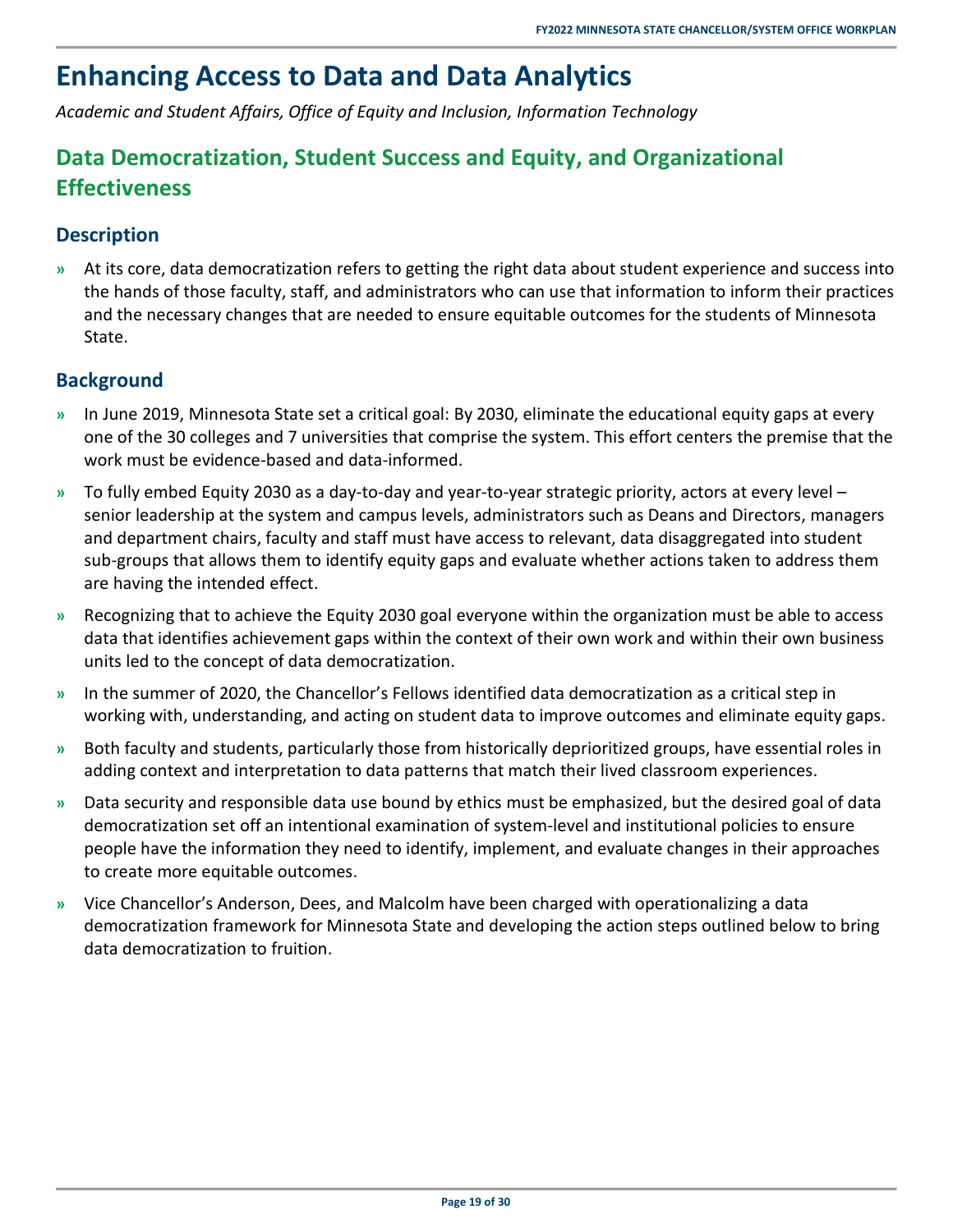### <span id="page-23-0"></span>**FY2022 Activities**

- **»** Complete development of data democratization definition and framework approach by end of fall semester 2021.
- **»** Establish the necessary data sharing agreements across our colleges and universities by December 31, 2021.
- **»** Determine data governance oversight, including the necessary policy and procedure revisions, definitions of roles and corresponding security profiles, as well as process for reviewing and granting security access by January 31, 2022.
- **»** Determine and employ technical infrastructure for housing, accessing, and displaying data and make it available for use by June 30, 2022.
- **»** Delineate roles and responsibilities of system office and campus ITS and IR staff in developing maintaining and sharing data reports and tools in spring 2022.
- **»** Identify training needs and develop training in spring 2022.
- **»** Deliver training in summer 2022.
- **»** Review existing reports and data tools available and identify gaps in spring 2022.
- <span id="page-23-1"></span>**»** Review for possible policy changes

#### **Board of Trustees Engagement** *(new in bold)*

<span id="page-23-2"></span>**»** Update presentation – March 2022

- **»** Vetting of the framework with faculty, students, and staff through ongoing consultative structures including monthly meetings with the Chancellor and other venues of regular discussion and consultation including the Leadership Council and statewide meet and confer conversations.
- **»** Campuses will be critical in reviewing role descriptions and access needs, as well as providing approval of those roles to individual faculty, staff, and students so that appropriate security and access may be provided.
- **»** Campus administrators and staff will be engaged in defining data needs and identifying priorities for new report and tool development.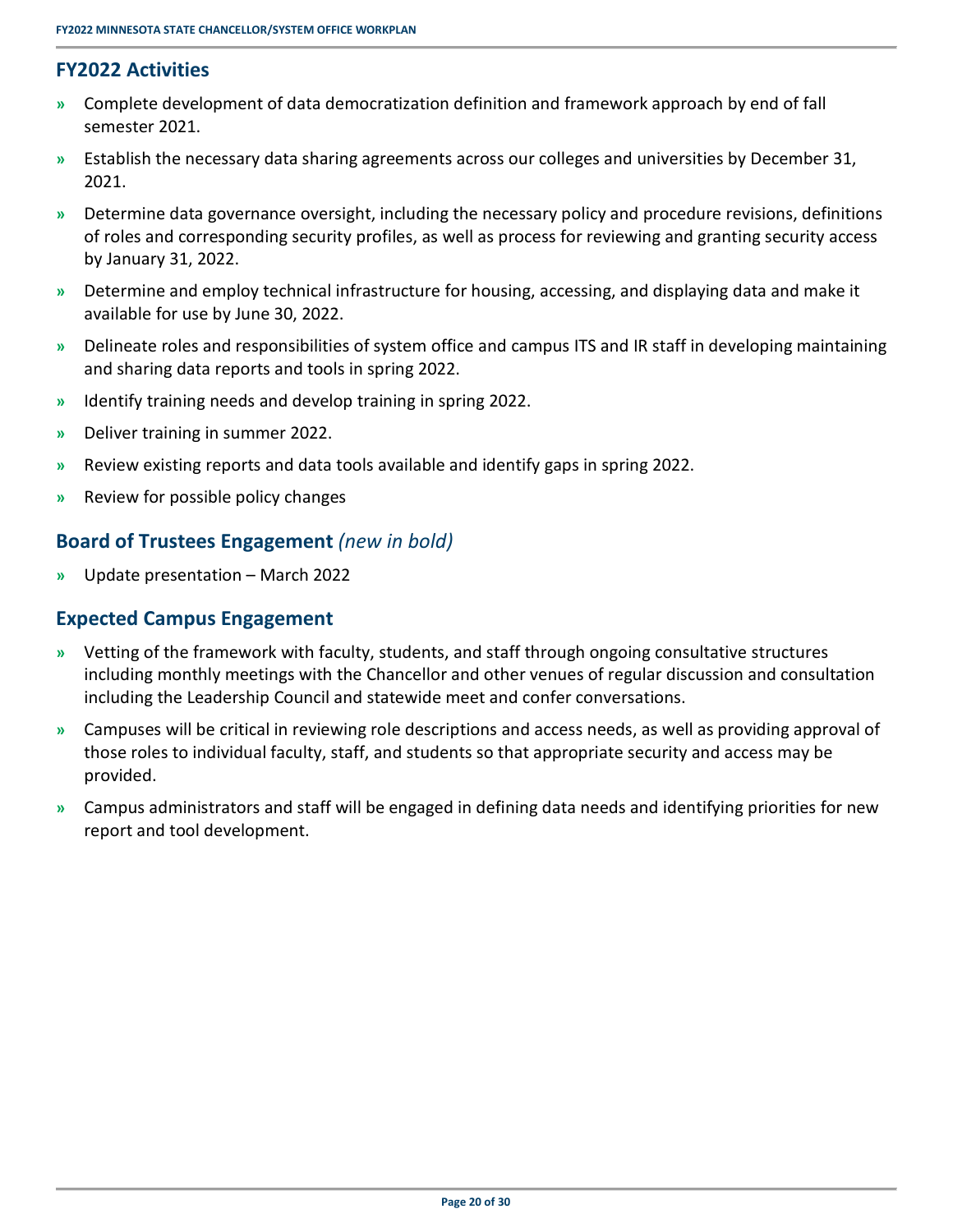# <span id="page-24-0"></span>**Workforce and Economic Development**

<span id="page-24-1"></span>*Workforce and Economic Development* 

### **Workforce and Economic Development, Student Success and Equity**

### <span id="page-24-2"></span>**Description**

- **»** Fall 2021, the Workforce and Economic Development unit was created which brought together staff, originally housed in Academic and Student Affairs, that includes: workforce development, strategic partnerships, continuing education and customized training, Centers of Excellence, the Multi-Regional Training Center, and Career and Technical Education/Perkins.
- **»** Larry Lundblad was named the Executive Director for Workforce and Economic Development for 12-month duration.

### <span id="page-24-3"></span>**FY2022 Activities and Progression Measures**

- Convene Leadership Action Team consisting of a small group of presidents to develop a set of recommendations to respond to the following charge: - April 2022 What opportunities will advance workforce and economic development at the campus, system, and statewide level to include but not limited to: Career and Technical Education, Pathways, and Non-credit instruction and training; how can we maximize current resources and identify/secure new resources; and at the system level what is the work that needs to be done to facilitate and support college/university efforts?
- **Develop framework and associated structure focused on providing a unified, publicly visible presence in** Minnesota's workforce and economic development ecosystem, and will serve as a gateway and connector to campuses for external employers, businesses, agencies, and organizations and support economic and workforce development efforts across the state.
- Priority areas for focus and plan to achieve include:
	- Raise visibility and prominence of Minnesota State workforce and economic development
	- Enhancement and expansion of Career and Technical Education, Career Pathways, and Work-based learning opportunities
	- Deepening and expansion of employer connections and state and federal policy makers
	- **Strengthen and expand support for Adult Learners**

### <span id="page-24-4"></span>**Board of Trustees Engagement** *(new actions in bold)*

<span id="page-24-5"></span>**»** Workforce and Economic Development framework presentation – March 2022

### **Expected Campus Engagement**

**»** Throughout the development process, engagement with presidents and campus leaders to help inform, test ideas, and provide direct feedback into the design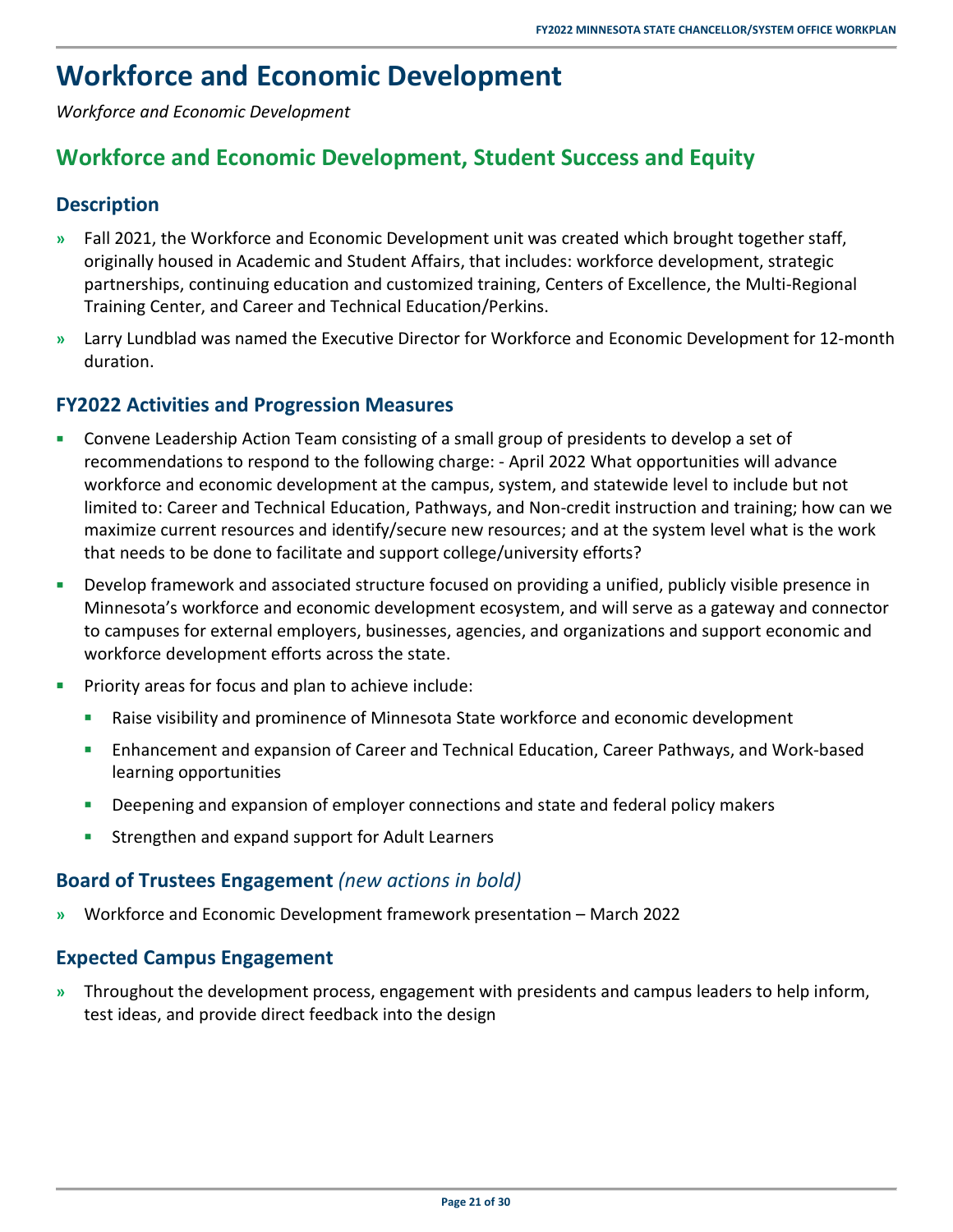# <span id="page-25-0"></span>**Recruitment and Retention of Faculty and Staff**

<span id="page-25-1"></span>*Human Resources* 

### **Organizational Effectiveness**

### <span id="page-25-2"></span>**Description**

**»** Support and enhance the value and capacity of Minnesota State campuses and system to more effectively attract, retain, and develop a diverse and inclusive workforce able to meet the current and future educational needs

### <span id="page-25-3"></span>**Background**

- **»** Actively engaged faculty to identify and effectively advance strategies for attracting, hiring and retaining a diversity faculty and workforce. Established the State University Workgroup on Equity and Inclusion (SUWEI) with the IFO. (2018)
- **»** Actively engaged with campus HR and Diversity Officers to share and adopt recommended practices for recruitment and retention. Commissioned a committee of CHROs and CDOs from university and college sectors to review and recommend changes to system policy, procedures and practices to ensure a more inclusive approach to the search process to help achieve system-wide diversity and inclusion goals. (2019)
- **»** Established employee resource groups (ERGs) to provide employees with an enhanced sense of community, support opportunities to network with peers, to gain a stronger sense of belonging, and to experience mentorship opportunities. (2020)
- **»** Established Cultural Fluency Training sub-team of the Equity 2030 Advisory Team. Provided new cultural fluency training opportunities for faculty and staff, developed Equity 2030 messages intended for recruitment and new employee onboarding (2020)
- **»** Published the Equity Scorecard key performance indicators to assess equity gaps across 6 dimensions: 1) Student Success 2) Compositional Diversity 3) Campus Climate 4) Employee Retention and Development (2021)

### <span id="page-25-4"></span>**FY2022 Activities**

- **»** Update Faculty Recruitment & Search Process Online Toolkit(s) outlining recommended practices for recruiting program development for campuses, including policy and practice, sample language, best practices and professional development resources for key decision-makers & participants. Evaluate utility of the toolkit to effectively increase the diversity of candidate pools and new hires.
- **»** Identify and report key data related to demographic diversity and retention of faculty and staff as needed (e.g., EEO6 report, Equity Scorecard Compositional Diversity KPI, etc.). efforts to adopt the toolkit to enable evaluation of before/aftereffects in diversity of recruitment pools and hires.
- **»** Develop/update cultural fluency and competency professional development for Minnesota State employees, including: HR & administrative leadership (e.g., Deans, Provosts, etc.), staff involved in the hiring process, e.g., approval of search criteria, faculty related to culturally response and relevant pedagogy, and campus safety personnel.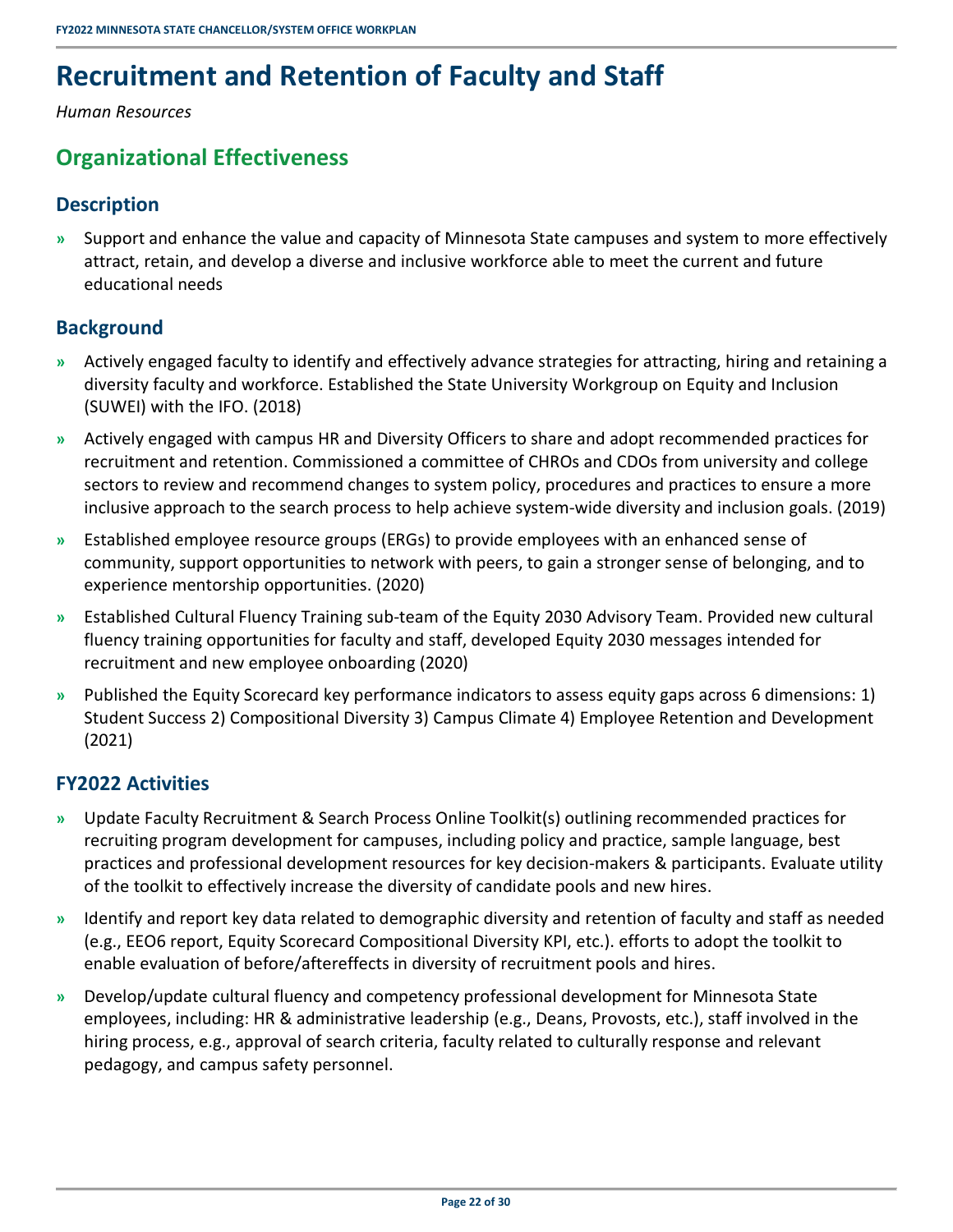- **»** Effectively partner with internal and external stakeholders, particularly union leaders to effectively advance strategies for attracting, hiring and retaining a diverse faculty and workforce. Leverage existing networks such as the Higher Education Recruitment Consortium (HERC) and the National Association of System Heads (NASH)
- **»** Increase collaboration of hiring managers and search committees with campus affirmative action officers
- **»** Develop a unified systemwide campus climate approach and monitor campus climate and employee engagement
- **»** Evaluate adjunct hiring process to increase opportunities for hiring, selection, and retention of diverse faculty
- <span id="page-26-0"></span>**»** Establish a systemwide exit interview process

### **Board Of Trustees Engagement** *(new in bold)*

- **»** Deliver an annual presentation on employee demographics June
- **»** Annual join Board presentation: Workforce and Organizational Effectiveness and Diversity, Equity and Inclusion committees – June 2022

### <span id="page-26-1"></span>**Expected Campus Engagement**

**»** On-going and frequent collaboration among campus and system leaders will be needed to recruit and retain the diverse and effective workforce needed to address educational disparities and to examine the practices, structures, policies and culture that may inhibit our progress towards educational equity.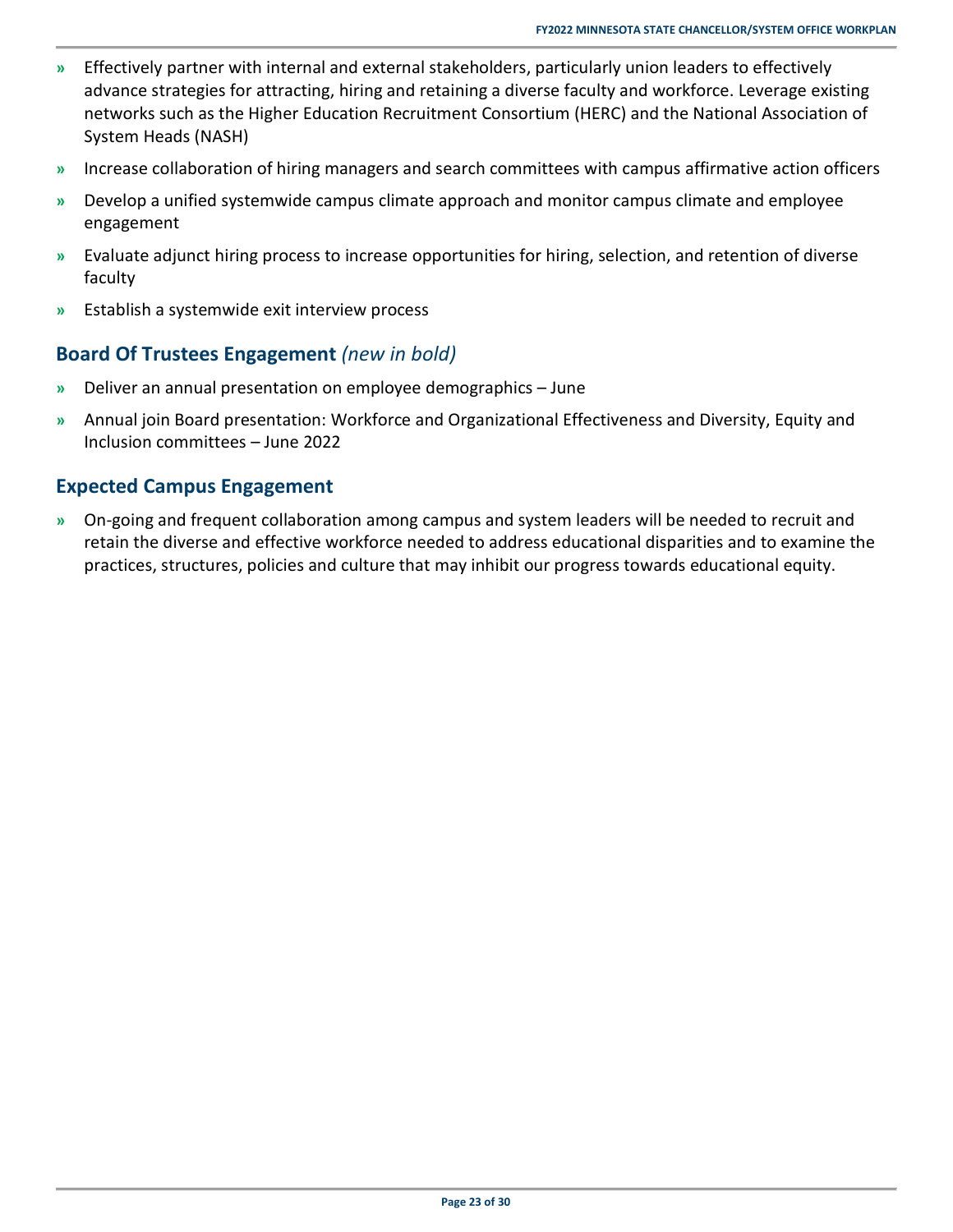# <span id="page-27-0"></span>**Human Resources Shared Services**

<span id="page-27-1"></span>*Human Resources, Internal Audit* 

### **Organizational Effectiveness**

### <span id="page-27-2"></span>**Description**

- **»** Build a sustainable and effective shared service model for the on-going delivery of human resource (HR) and payroll transaction services across the Minnesota State.
- **»** Delivering HR and payroll transactions in a shared service model strengthens Minnesota State's internal control environment, mitigates risks, makes us more resilient, and accelerates adaptation to changes in response to emergencies, new legal requirements, policies, procedures, contract modifications, systems and technologies. Furthermore, a shared service model facilitates the potential transition of institutional HR staff from transactional processing activities to focus on more strategic work on campus.

### <span id="page-27-3"></span>**BACKGROUND**

- **»** Launched Faculty Workload Management (FWM) application an ISRS web application used primarily by Academic and Student Affairs, Human Resources and faculty to review instructor workload details, and approve and process payments to faculty (2016).
- **»** Initiated Phase 1 of HR-TSM project with transition of faculty transactions from campuses to one of four regional service centers (Jan 2017)
- **»** Completed Phase 1 and initiated Phase 2 of the HR-TSM project with transition of remaining staff and classified employee transactions to the service centers (Jul 2018)
- **»** Completed Phase 2 and Phase 3 of the HR-TSM project with transition of payroll transactions and reconciliation (Jul 2019)
- **»** Realigned service center structure from four (4) regional centers into one service center with a distributed workforce to improve service operations and accountability (Jan 2020)
- **»** Internal Audit published HR-TSM Advisory Project report with further recommendations for improved governance, service operations and process standardization, accountability frameworks and evaluating alternative approaches (Nov 2020)
- **»** Reconstituted HR Service Center Governance, establishing the "HR Shared Services Advisory Group" and "Shared Services Continuous Improvement & Operations Group" (Jan 2021)
- **»** Designed alternative HR shared service delivery model offering campuses the option to resume processing teaching faculty transactions on campus or continue full-service model (Jul 2021)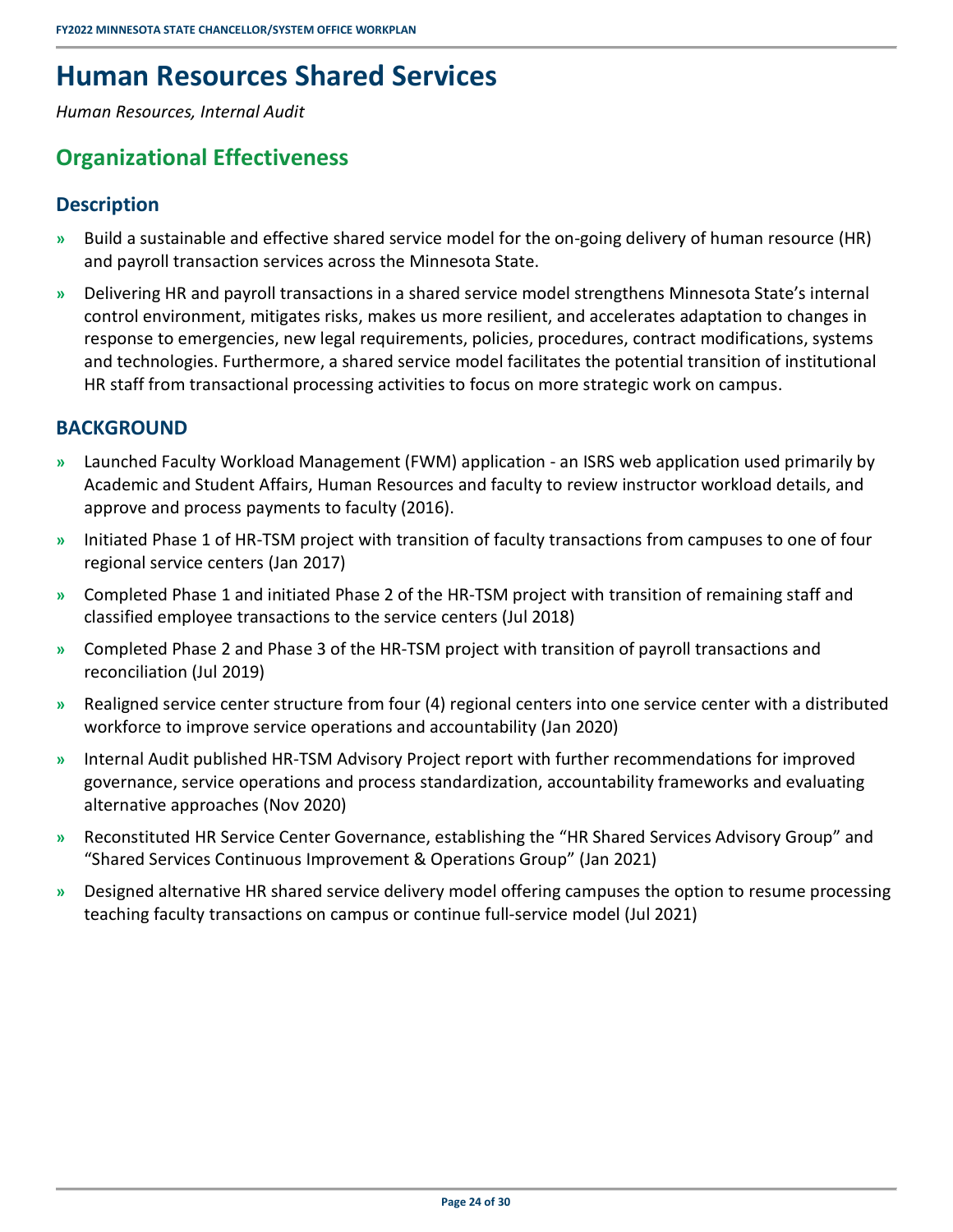### <span id="page-28-0"></span>**FY2022 Activities**

- **»** Convene the HRSS Advisory Group bi-monthly to serve as a key resource to the Vice Chancellor and service center for assessing risks, improving operations, strengthening partnerships, evaluating alternatives and positioning HR Shared Services for long-term sustainability.
- **»** Establish, formalize, update and disseminate common business practices for service center staff and institutional personnel via an on-line, accessible document repository to promote consistent process standardization across all HR and payroll transactions. Maintain a formal training and onboarding program for individuals involved in HR and payroll processes across Minnesota State.
- **»** For campuses resuming responsibility for teaching faculty transactions, HRSS leadership will meet with campus HR to review request form and then to develop an individual transition plan. Develop and implement a periodic self-assessment for campuses performing faculty transaction work to ensure proper oversight and quality management.
- **»** Conduct bi-annual customer service satisfaction surveys and develop corresponding action plan.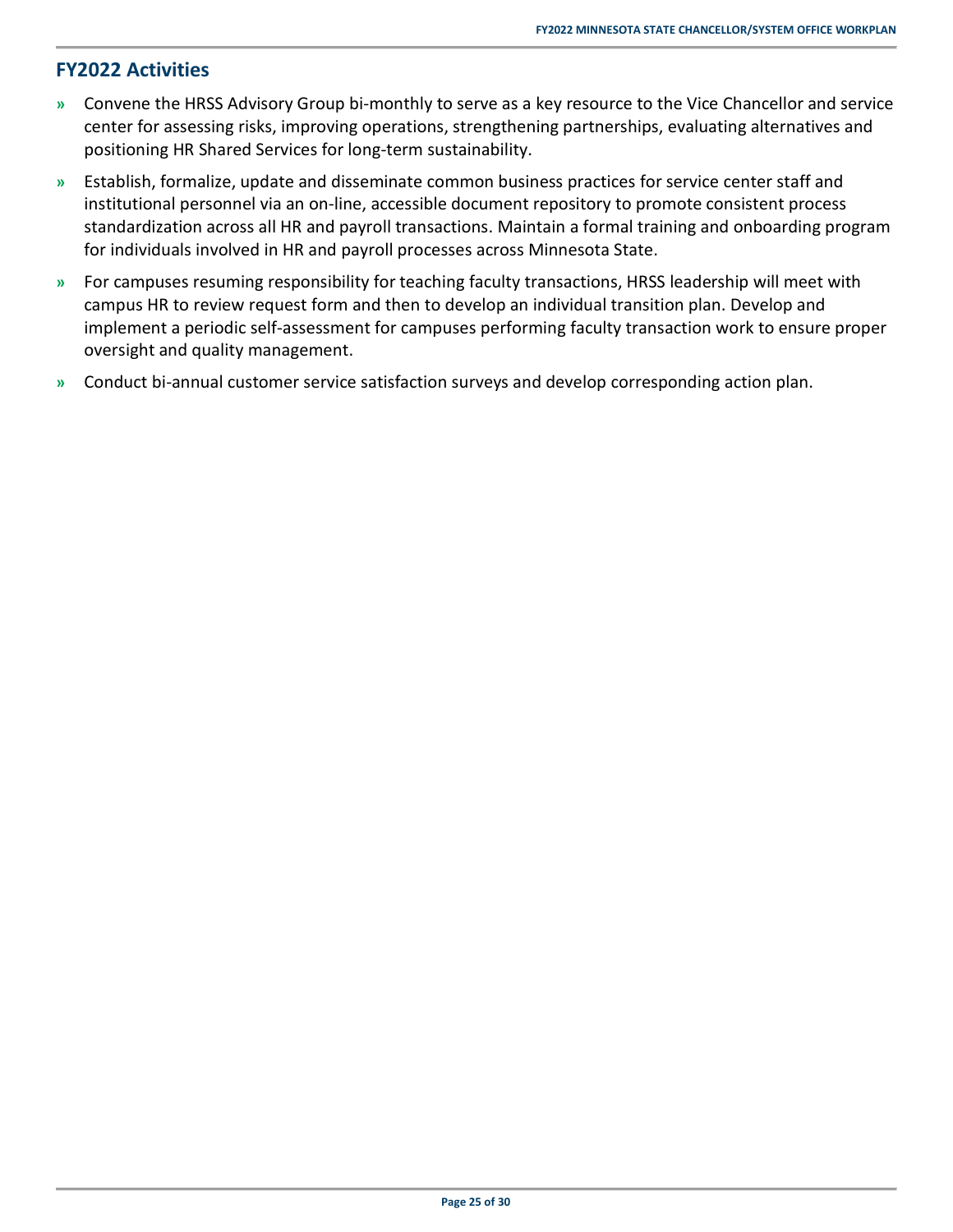# <span id="page-29-0"></span>**Financial Allocation Review and Financial Monitoring**

<span id="page-29-1"></span>*Finance* 

### **Organizational Effectiveness**

### <span id="page-29-2"></span>**Description**

- **»** Form a new standing advisory group that includes college and university leaders in Finance, Academic Affairs, Student Affairs, Enrollment Management, and Equity and Inclusion that is charged with review of the allocation model, tuition and fee policy, and finance-related policies and procedures.
- **»** Better align the allocation of financial resources with the system's strategic priorities.
- **»** Review finance policy and procedures with an equity lens and with an increased focus on student success instead of just from a finance operational perspective

### <span id="page-29-3"></span>**Background**

**»** The TAC (Technical Advisory Committee) served as an advisory workgroup for the maintenance and review of the allocation model from 2006-2019. The last substantial changes to the allocation model were implemented in fiscal year 2018.

### <span id="page-29-4"></span>**FY2022 Activities**

- **»** Created charter for the Finance Resource Allocation and Policy (FRAP) group and presented it to Leadership Council – Spring 2021
- **»** Called for Campus Nominations to the FRAP group Fall 2021
- **»** Will provide orientation and training sessions to FRAP group members of the allocation model, student success data, and finance policies
- **»** Review and recommend changes to the financial indicators in System Procedure 7.3.16
- **»** Review and analyze the student success component of the allocation model and then recommend adjustments

### <span id="page-29-5"></span>**Board of Trustees Engagement** *(new in bold)*

- **»** Present revised financial indicators to the Finance Committee in Calendar Year 2022 as part of revising System Procedure 7.3.16
- <span id="page-29-6"></span>**»** Seek approval of changes to the allocation model for the FY2024-2025 biennium

### **Expected Campus Engagement**

**»** FRAP composition will include campus leadership from Finance, Academic Affairs, Student Affairs, Enrollment Management, and Equity and Inclusion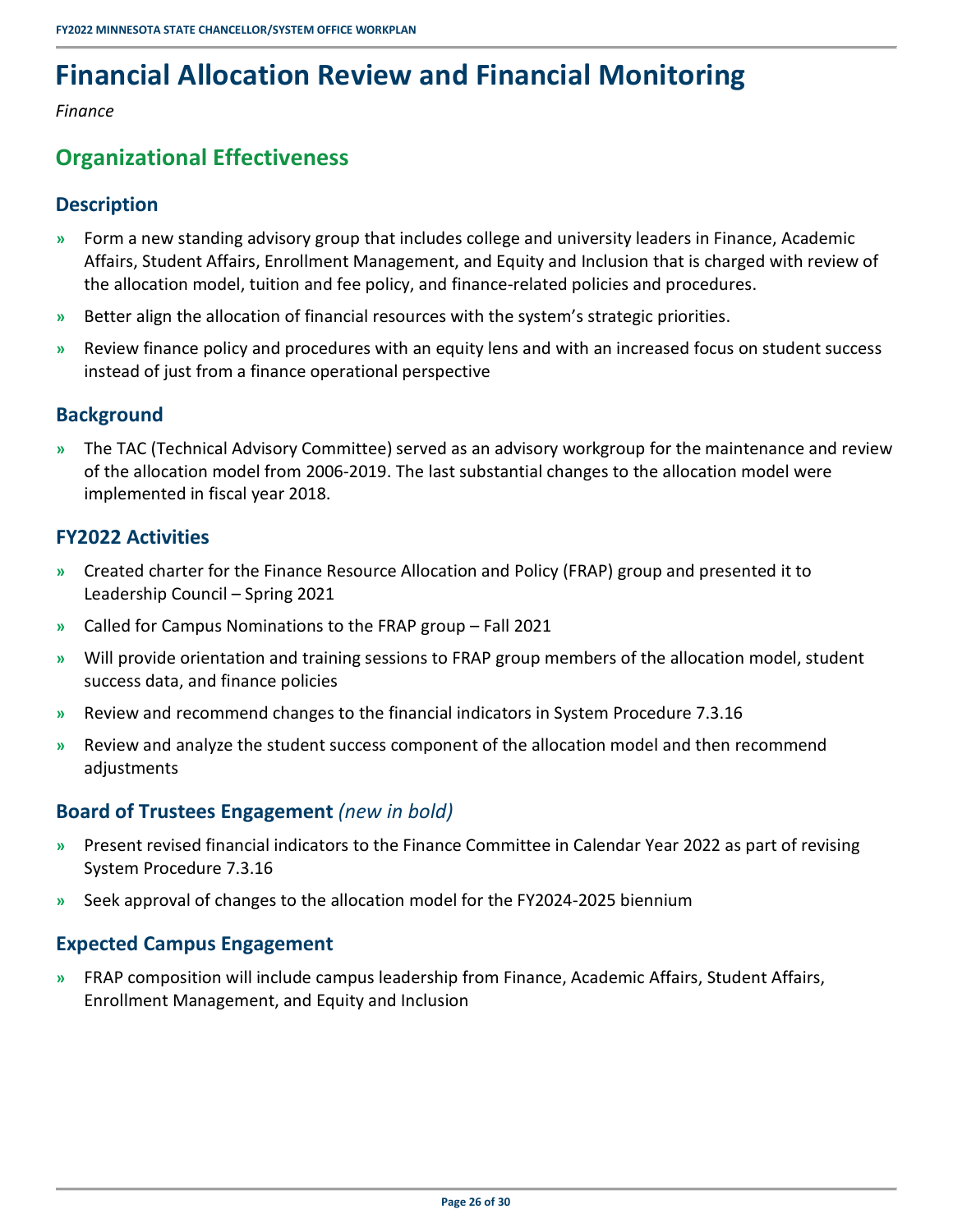## <span id="page-30-0"></span>**NextGen Implementation**

<span id="page-30-1"></span>*Information Technology, Finance, Human Resources, Academic and Student Affairs* 

### **Technology Solutions, Data Democratization, Student Success and Equity, Organizational Effectiveness**

### <span id="page-30-2"></span>**Description**

- **»** NextGen is the Minnesota State project focused on creating a new technology landscape to support students, faculty, and staff at our 37 state colleges and universities across Minnesota. In November 2020, Workday was selected as the vendor for the new ERP/SIS. The project is projected to be completed in 2027.
- <span id="page-30-3"></span>**»** Implementation for the Finance and Human Resource modules began 2021.

### **ACTIVITIES and PROGRESSION MEASURES** *(just for FY22)*

- **» Throughout 2021-22:** OCM to Conduct TMT tours with every Minnesota State Campus (will allow OCM to engage and develop a deeper connection with the members of different institution TMTs)
- **» Jan 2022 March 2022:** Configuration 2 Build & Review Larger college and university user group reviews will be conducted during Configuration 2 in the Spring of 2022.
- **» March 2022:** Conduct Configuration Playback sessions Configuration Playback Sessions are an opportunity for the Minnesota State project team members to showcase business processes in Workday to the Minnesota State community. While we have SMEs from various institutions on the project team, we're relying on configuration playbacks as a forum to collect feedback from larger user groups.
- **» May 2022 & Nov 2022:** Conduct Readiness Assessments NextGen Readiness Surveys provide the opportunity for Finance, HR, and IT staff to provide critical feedback on what is working (and what is not) during the transition to Workday
- **» May 2022:** Complete End-User Training Curriculum Outline the Training Curriculum including:
	- **Course Name/Topic**
	- **Delivery Channel**
	- Duration
	- Audience
	- Course Description
	- Learning Objectives (Extend End-User Curriculum currently due July 7, 2022)
- **» Ongoing:** Continue Sustainment Planning to put together sustainment organization
- **»** Build pre-planning document for Student
- **»** Build transition plan for ISRS
- **»** Additional data clean-up needs may be identified throughout the various configuration cycles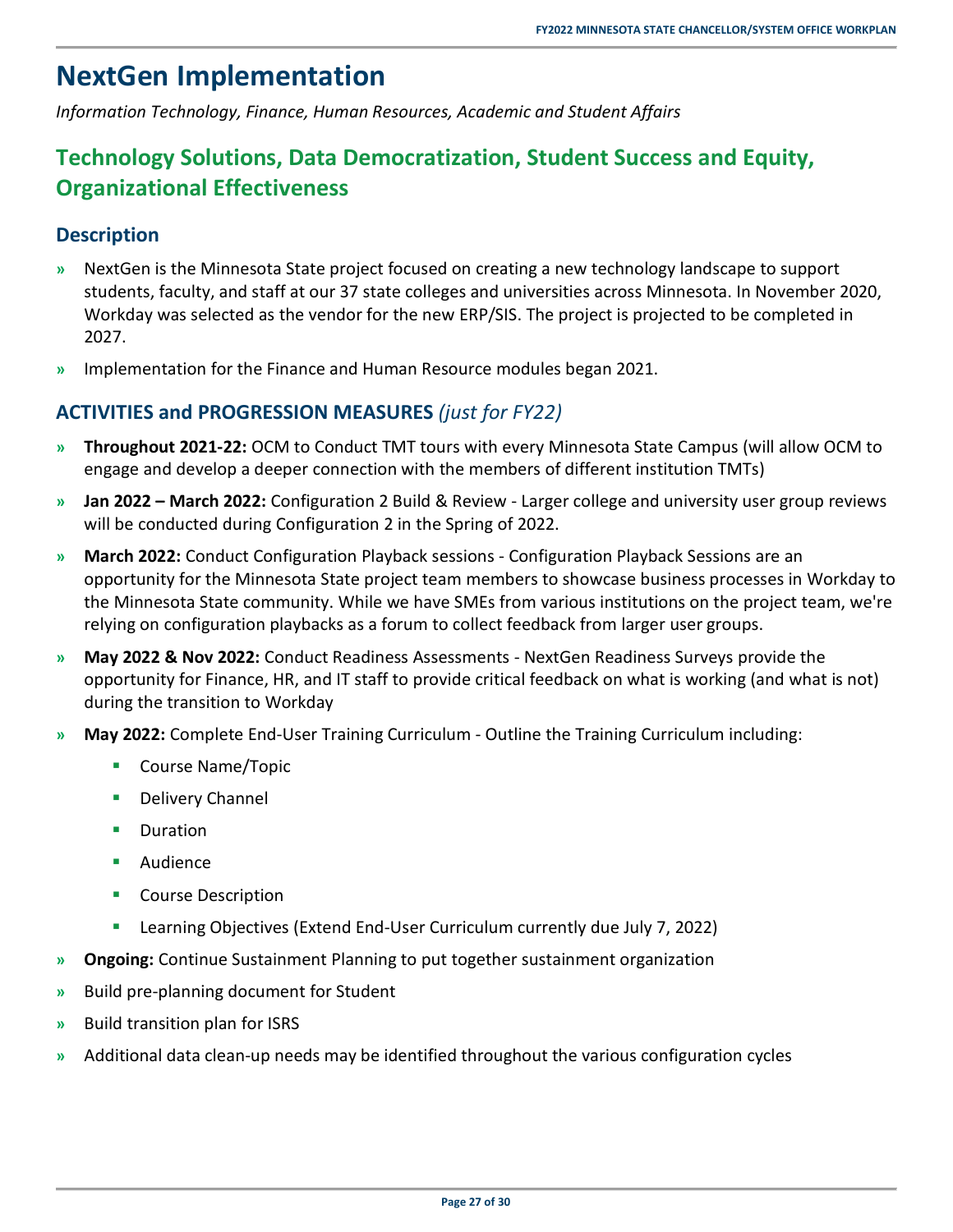### <span id="page-31-0"></span>**Board of Trustees Engagement** *(new in bold)*

- **»** Drive leadership alignment through timely decision making
- **»** Participate in key discussions around enabling commitment and buy-in of NextGen and the "why"
- **»** Encourage collaboration and accountability among Minnesota State leadership
- <span id="page-31-1"></span>**»** Receive presentation updates throughout the year

### **Expected Campus Engagement**

**»** Presidents, Transition Management Teams (in support of Organizational Change Management)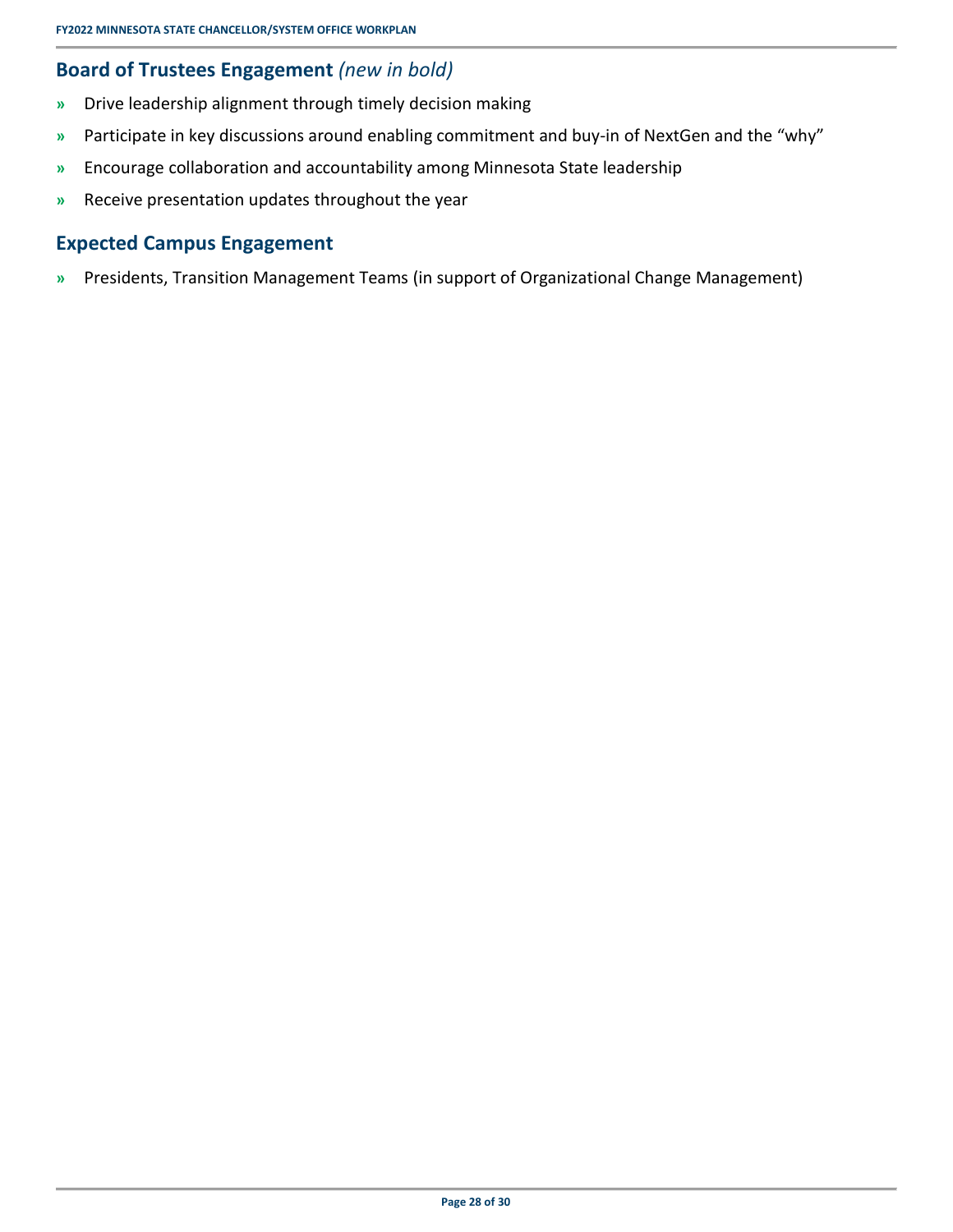# <span id="page-32-0"></span>**Expansion of Philanthropic Efforts to Support Student Success**

<span id="page-32-1"></span>*Marketing and Communications* 

### **Student Success and Equity**

### <span id="page-32-2"></span>**Description**

- **»** Identify relevant funding opportunities from national and regional funding organizations to expand student basic needs services and scale them systemwide
- **»** Initiate new relationships or further develop existing relationships in order to increase/elevate Minnesota State's presence and relevance to large private national and regional funders

### <span id="page-32-3"></span>**FY2022 Activities**

- **»** Created and obtained "mapping" of existing system office leadership and divisions' relationships with organizations where they represent Minnesota State
- **»** Conducted initial research on organizations that fund basic needs services
- **»** Engaged in soft-selling initiatives to two national foundations and two regional foundations
- **»** Submitted Letter of Intent to one national funder for two initiatives
- <span id="page-32-4"></span>**»** Submitted one application to a regional funder

### **Remainder of FY2022**

- **»** Identify and apply for two grant opportunities from large private national or regional funders
- **»** Finalize Minnesota State value proposition as it relates to addressing and meeting student basic needs
- **»** Determine if there are targeted engagement opportunities that the Chancellor may want to pursue from the "mapping" of existing relationships or other ways to elevate Minnesota State's presence

### <span id="page-32-5"></span>**Board of Trustees Engagement** *(new in bold)*

<span id="page-32-6"></span>**»** Presentation on status of efforts – March 2022

### **Expected Campus Engagement**

**»** Presidents and Foundation Leadership are being consulted while developing overall approach